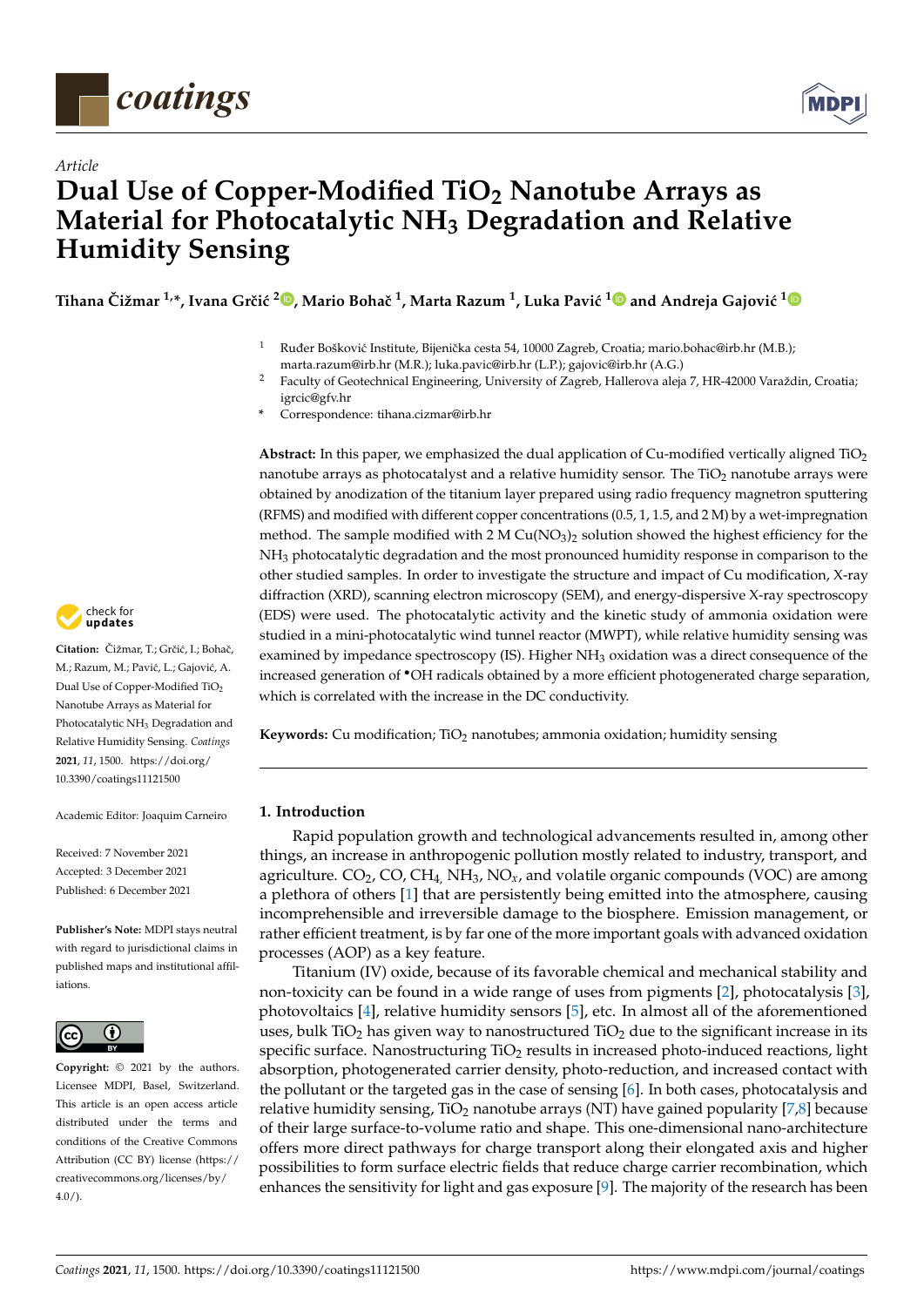done on TiO<sup>2</sup> NTs prepared via the electrochemical anodization of Ti foils because of the method's simplicity and low cost. By controlling the anodization parameters [\[10](#page-13-9)[,11\]](#page-13-10), i.e., reaction duration, voltage, electrolyte temperature, electrolyte content and type, different  $TiO<sub>2</sub> NT$  morphologies can be prepared. The NTs prepared by this method are perpendicularly aligned in regard to the Ti foil substrate and firmly attached to it. This comes as a great benefit because, even though  $TiO<sub>2</sub>$  in a broad sense is non-toxic and environmentally friendly, a problem of toxicity occurs when its free particulates become nano-scaled. It helps that in our case, the nanotubes are immobilized on a substrate as it prevents their emission into the environment. A review by Shakeel et al. 2016 [\[12\]](#page-13-11) gave insight into the toxicity issue and shows all of the possible routes of exposure, distribution in the human body, and the effects of nanostructured  $TiO<sub>2</sub>$  including oxidative stress, histopathological alterations, carcinogenesis, genotoxicity, and immune disruption. The main drawback of  $TiO<sub>2</sub> NTs$ prepared on Ti foil is their non-transparency due to the underlying metal foil, which limits their further application possibilities. Thin film  $TiO<sub>2</sub>$  is by default transparent, and so are  $TiO<sub>2</sub> NT$  thin films. One method of overcoming the transparency problem is using physical Ti thin film deposition methods on transparent substrates. By using magnetron sputtering, Ti thin films can be deposited onto transparent conducting oxides on glass [\[4\]](#page-13-3) or flexible substrates [\[13\]](#page-13-12). The preparation of NT from Ti thin films is analogous to the Ti foil method (electrochemical anodization) which, after thermal treatment, results in transparent thin film nanotubes. By using Ti thin films as a starting point, the applications of NT spreads to third-generation photovoltaics, more specifically perovskite solar cells [\[4\]](#page-13-3), and broadens their use in the already established fields of photocatalysis and gas sensing with an added potential of covering glass reactor walls for photocatalytic and sensing applications.

In general, TiO<sub>2</sub> as a material has some intrinsic flaws: a relatively high bandgap ( $E<sub>g</sub>$ ), which hinders the utilization of the whole solar spectrum, limiting it to the UV part, and high photogenerated charge recombination rates. To improve the efficiency of the material in photocatalytic applications, in other words, to shift absorption to the visible part of the spectrum or to improve the photogenerated charge separation of different materials, modifications can be implemented. One of the most common methods used is surface modification/decoration, usually with noble metals—silver, gold, platinum, or palladium— with the aim of creating p–n junctions [\[14\]](#page-13-13) and/or surface plasmon resonance effects in the case of gold nanoparticles [\[15\]](#page-13-14). These methods of surface modification, although very effective, use expensive precursor materials that greatly increase the cost of preparation and limit potential scale-up. As a cheaper, low-cost alternative, copper can be used as a surface modification material for  $TiO<sub>2</sub>$  [\[16](#page-13-15)[,17\]](#page-13-16).

There are many ways of implementing low-cost methods of creating  $Cu-TiO<sub>2</sub>$  composites, which are mostly based on surface decoration or the doping of  $TiO<sub>2</sub>$  nanostructures. Thus, Hejazi et al. [\[18\]](#page-13-17) prepared intrinsically doped  $TiO<sub>2</sub>$  nanotubes by anodizing Ti-Cu alloys with different copper contents for hydrogen production. Momeni et al. [\[19\]](#page-13-18) prepared Cu-doped TiO<sub>2</sub> nanotubes by anodizing Ti foil with an addition of different concentrations of  $Cu(NO<sub>3</sub>)<sub>2</sub>$  to the electrolyte. The authors show an increase in photocatalytic properties for the removal of methylene blue (MB) dye and the production of hydrogen. Zaki et al. [\[20\]](#page-13-19) have reported enhanced photocatalytic properties for degradation of methyl orange, of Cu decorated TiO<sup>2</sup> nanotubes also prepared by anodizing Ti foils, and modified by soaking the nanotubes in a 0.01 M Cu(NO<sub>3</sub>)<sub>2</sub> solution for 1, 3, and 6 h. On the other hand, Zhu et al. [\[21\]](#page-13-20) have reported an improved photocatalysis of gaseous  $NH<sub>3</sub>$  with composite Cu<sub>2</sub>O/TiO<sub>2</sub> catalysts (1:10 ratio) prepared by the impregnation–reduction method. The improvement was mostly attributed to the reduced photogenerated charge recombination on the p–n junction of the composite.

It should be mentioned here that NH<sub>3</sub> degradation has been thoroughly investigated [\[22,](#page-13-21)[23\]](#page-13-22) and, besides photocatalysis, there are different established advanced oxidation process (AOP) methodologies. One of the simpler ones,  $UV/O<sub>3</sub>$  photolysis, has been investigated for its use in  $NH<sub>3</sub>$  degradation with its mechanisms explained by Kočí et al. [\[24\]](#page-13-23). UV/ $O_3$  photolysis functions as a multifaceted reaction of generating oxygen and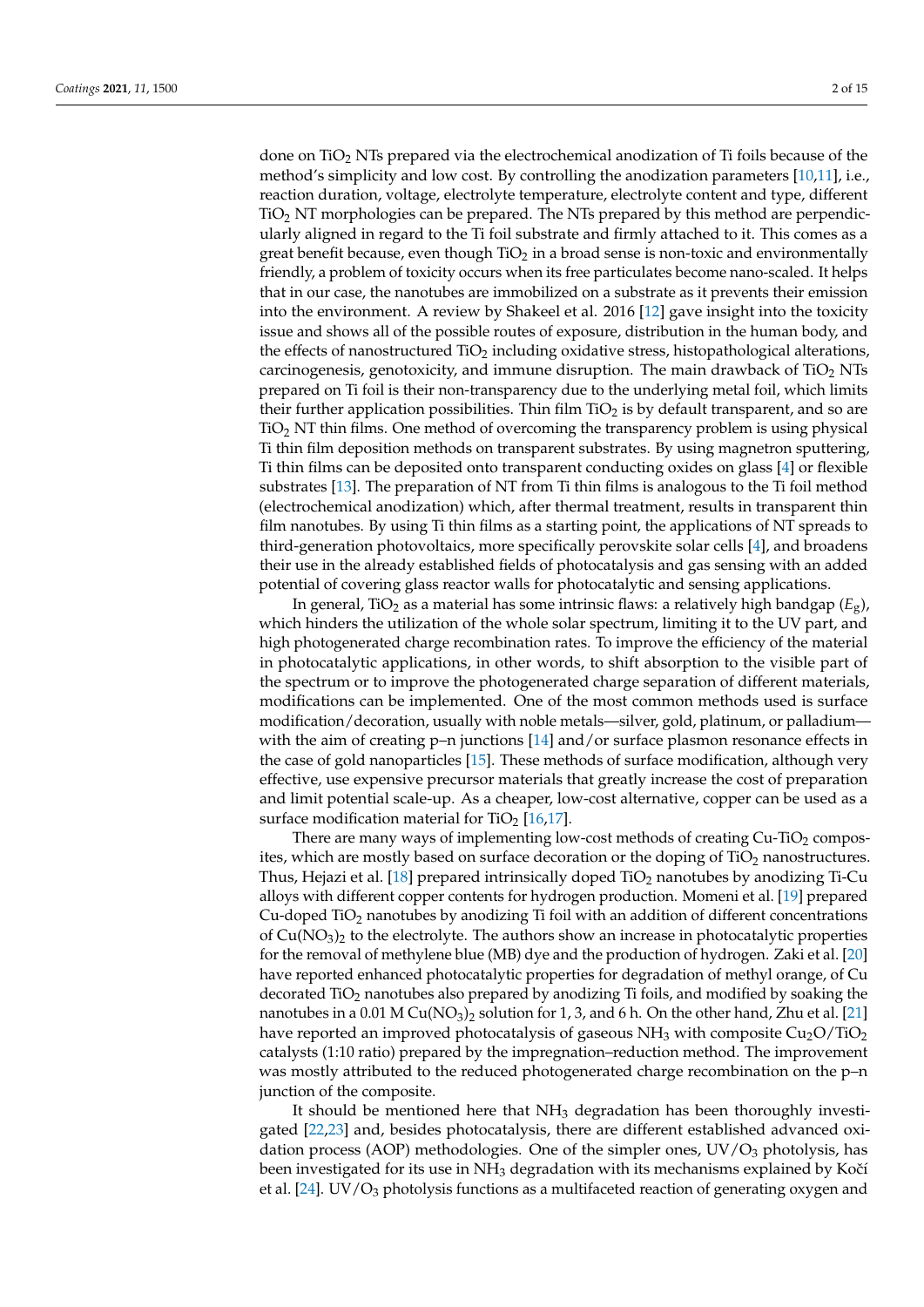hydroxyl radicals, which serve as the driving force of  $NH<sub>3</sub>$  degradation to  $N<sub>2</sub>$ . The radicals are formed by the products of UV photolysis and their interaction with water molecules. However, the more frequently implemented and more efficient AOP is photocatalysis. In the case of TiO<sub>2</sub>-based photocatalysts, there has yet to be an established consensus regarding the mechanisms of gaseous  $NH<sub>3</sub>$ . Even though the mechanism is contested, many agree that the electrons and holes in the conduction band cause the reduction to  $N_2$ in several steps. Yuzawa et al. [\[25\]](#page-13-24) presented a reaction pathway for  $NH<sub>3</sub>$  degradation over  $TiO<sub>2</sub>$  loaded with different metal co-catalysts. The reaction pathway goes as follows: photogenerated holes oxidize  $NH<sub>3</sub>$  to form amide radicals and protons that interact with the photogenerated electrons to create  $H<sub>2</sub>$ . The amide radicals produce hydrazine that can be degraded to  $N_2$  and  $H_2$ . The group also pointed out the importance of the water vapor present in the reactor. During the photocatalytic reaction, ammonium ions are formed, and these are unfavorable by-products. Water restricts the accumulation of the ammonium ions on the TiO<sub>2</sub> surface, which ensures the continuous progress of the reaction. Moreover, our previous study confirmed the role of humidity in ammonia oxidation [\[26\]](#page-13-25). The rate of ammonia oxidation was higher in the saturated system where the RH was above 75%. In that study, the photocatalytic reaction rate constant for gaseous  $NH<sub>3</sub>$  degradation over P25 TiO<sup>2</sup> supported on glass fiber mesh substrates was calculated. The results demonstrated how important it is to control the humidity levels during the photocatalytic degradation of  $NH<sub>3</sub>$ .

Regarding the surface copper modifications on  $TiO<sub>2</sub> NT$ , there have been some instances of Cu implementation/integration with  $TiO<sub>2</sub>$  in the means of doping or composite/ multi-layer preparation of sensing materials for different targeted substance sensing. Wang et al. [\[27\]](#page-13-26) improved the CO sensing capabilities of electrospun  $TiO<sub>2</sub>$  nanofibers with Cu doping. Lupan et al. [\[28\]](#page-14-0) prepared  $TiO<sub>2</sub>/Cu<sub>2</sub>O/CuO$  multi-nanolayers for H<sub>2</sub> and VOC (ethanol vapor) sensing using radio frequency magnetron sputtering for the copper oxide layers and spray pyrolysis for the  $TiO<sub>2</sub>$  top layer. Vathani et al. [\[29\]](#page-14-1) prepared  $TiO<sub>2</sub>$ and  $Cu$ -TiO<sub>2</sub> thin film biosensors with spray pyrolysis for use in uric acid sensing with the copper doping improving the sensing capabilities of the thin film.

Only a few times has the dualistic use in gas sensing and photocatalysis been addressed in relation to different materials. Singh et al. [\[30\]](#page-14-2) reported that the Pd and Au sensitization of nano-flowerlike structured  $TiO<sub>2</sub>$  thin films resulted in higher CO sensing responses at lower temperatures and also increased the photocatalytic activity (malachite green dye) with respect to the unmodified nanostructured  $TiO<sub>2</sub>$  thin film. Sagadevan et al. [\[31\]](#page-14-3) reported the potential dualistic use of their reduced graphene oxide (rGO) loaded TiO<sub>2</sub> nanoparticles. The samples showed excellent sensitivity and selectivity toward different  $H_2$  and  $O_2$  concentrations, and the rGO modification also improved the photocatalytic properties (methylene blue) of  $TiO<sub>2</sub>$  by about 12%. This synergistic combination of graphene and a semiconducting metal oxide can also be seen in the work of Zou et al. [\[32\]](#page-14-4). The group synthesized ZnO nanorod structures on top of flexible reduced graphene sheets (rGss) that showed high selectivity to gases (ethanol) and improved the photocatalysis (methylene blue) degradation rates three-fold with respect to comparable ZnO nanorods. A completely different approach for preparing materials for this dual use was reported in the work of Cao et al. [\[33\]](#page-14-5). It included a metal,  $Zn(II)$ , in ternary polymers containing bis (benzimidazole) ligands that have shown promising results as photocatalysts (methyl violet) and demonstrated high Fe(III) and  $\text{MnO}_4$ <sup>-</sup> selectivity and sensitivity. Similarly, in the work of Ding et al. [\[34\]](#page-14-6), the group synthesized metal–organic frameworks (MOF) including Zn that showed potential in the photocatalysis of organic dyes and as a luminescent Fe(III) sensor. Among these dualistic uses, there were, to the best of our knowledge, none mentioning  $TiO<sub>2</sub> NT$  modified with copper.

In this work, the focus was put on a low-cost synthesis of Cu-modified  $TiO<sub>2</sub>$  nanotubes made from magnetron sputtered Ti thin films that have a dual use: as a photocatalyst for  $NH<sub>3</sub>$  degradation and as a humidity sensor. In an effort to ensure and control the appropriate level of humidity during the photocatalytic oxidation of ammonia, which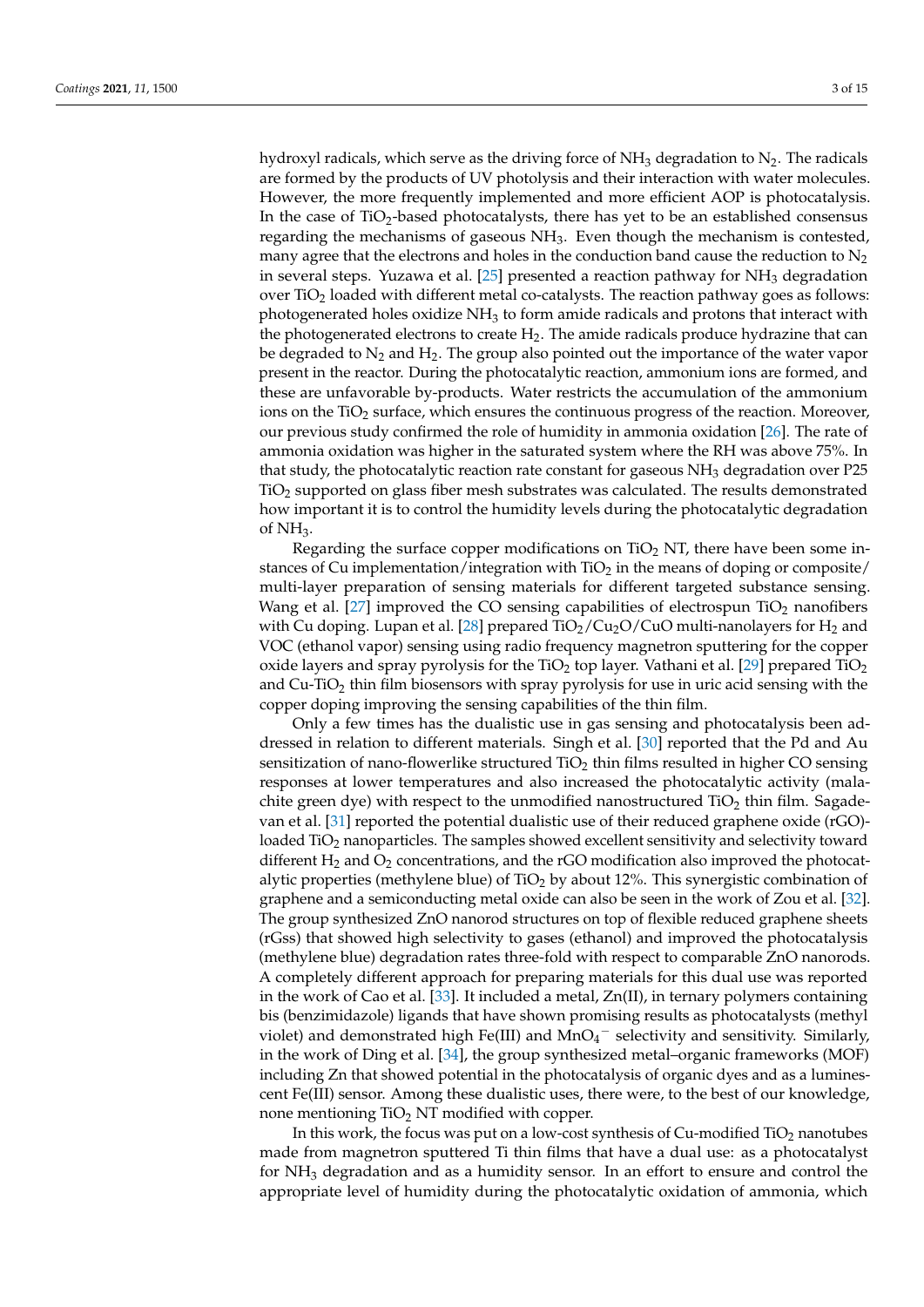restricts the accumulation of ammonium ions on the  $TiO<sub>2</sub> NT$  surface, we synthesized the photocatalytic material that acts also as a humidity sensor. In order to investigate the crystalline structure, morphology, and electrical properties of the Cu@TNT photocatalysts, X-ray diffraction (XRD), scanning electron microscopy (SEM), energy-dispersive X-ray spectroscopy (EDS), and impedance spectroscopy (IS) were used. The obtained results paved the way for the future optimization of the nanotube films regarding transparency, which could bring implementations that are not limited by the underlying and opaque Ti foil. These materials have the potential of creating intricate air filtering systems relying on solar irradiation, based on flexible, quartz or glass substrates or reactor sides.

#### **2. Materials and Methods**

#### *2.1. Synthesis of Cu-Modified TiNT*

Bi-layer thin films were deposited by radio frequency (RF) magnetron sputtering (base pressure  $1 \times 10^{-3}$  mbar) using a pure 99.995% Ti target. Prior to the deposition, the FTO (fluorine-doped tin oxide) glass substrates were ultrasonically cleaned in acetone and isopropanol for 8 min to be later rinsed with water and ethanol and dried in a stream of  $N<sub>2</sub>$ . To remove any other remaining organic compounds, the substrates were ozone-cleaned in a UV-light ozonator. Regarding the deposition, firstly,  $TiO<sub>2</sub>$  was deposited onto FTO glass substrates, which acted as a blocking layer, ensuring homogeneous anodization. TiO<sub>2</sub> was deposited using argon mixed with  $5\%$  O<sub>2</sub> for 30 min at a working pressure of  $4.0 \times 10^{-3}$  mbar. Secondly, Ti was deposited on top of the TiO<sub>2</sub> layer using pure argon for 4 h at a working pressure of 3.75 mTorr. The RF power in both depositions of the films was set at 150 W. To obtain the nanotube structure, the prepared bi-layer samples were anodized at room temperature using a DC power supply and a simple two-electrode system (anode–cathode) contained in a Teflon (PTFE) reactor. The chosen organic electrolyte was a solution of ethylene glycol, 0.6 wt.%  $NH_4F$  and 2.0 wt.%  $H_2O$ . The two-electrode system consisted of a platinum foil as the cathode (−) and the RF magnetron sputtered samples on FTO as the working electrode (anode, +). The thin films were anodized for 20 min at 40 V. The anodization process was stopped at the onset of transparency (subjective visual cue) coinciding with the point of sudden current increase (mA). Then, the samples containing nanotubes were rinsed with water and dried in a  $N_2$  stream to be later annealed for 2 h at 450  $\degree$ C inside a tube furnace in air. TiO<sub>2</sub> nanostructured samples were modified with copper by wet impregnation, immersing samples for 6 h in four different solutions containing 0.5, 1, 1.5, and 2 M concentrations of Cu(II) cations (Cu(II) source: Cu(NO<sub>3</sub>)<sub>2</sub>·3H<sub>2</sub>O), ethanol, and deionized water. All samples, including the reference sample denoted TNT, were additionally thermally treated at  $450\text{ °C}$  for 1 h in air. Cu-modified samples were denoted: 0.5Cu@TNT, 1Cu@TNT, 1.5Cu@TNT, and 2Cu@TNT, respectively.

### *2.2. Structural, Electrical, and Morphological Characterization*

The crystal structures of Cu-modified nanostructured  $TiO<sub>2</sub>$  were investigated by X-ray diffraction (XRD) on XRD-6000 (Shimadzu, Kyoto, Japan) using Cu Kα irradiation at 40 kV accelerating voltage and 30 mA current. All samples were analyzed in the range 20  $10^{\circ}$ –65° in a continuous mode with a 2 $\theta$  0.02 $\degree$  step and a scan rate of 2 $\degree$ /min.

The morphology and elemental composition of the surface were investigated by field emission gun scanning electron microscope (JEOL model 7000F, JEOL Ltd., Tokyo, Japan), operating at 15 kV equipped with an energy-dispersive X-ray analyzer (Oxford Instruments EDS/INCA 350, Oxford, UK) attached to the above-described microscope. The EDS spectra were recorded at 15 kV accelerating voltage and 10 mm working distance.

All the experiments were performed in the mini-photocatalytic wind tunnel (MPWT) reactor (Figure [1\)](#page-4-0). The reactor is made of laboratory glass (DURAN®, Mainz, Germany) that transmits UV radiation larger than 305 nm. The custom-made reactor has a cylindrical geometry (*D* = 40 mm, *L* = 155 mm), and it was made from two parts for the easier insertion of a catalyst and potential scale-up. Furthermore, a photocatalyst was placed 7 cm from the lamp in the middle of the photoreactor and illuminated with the full-spectrum linear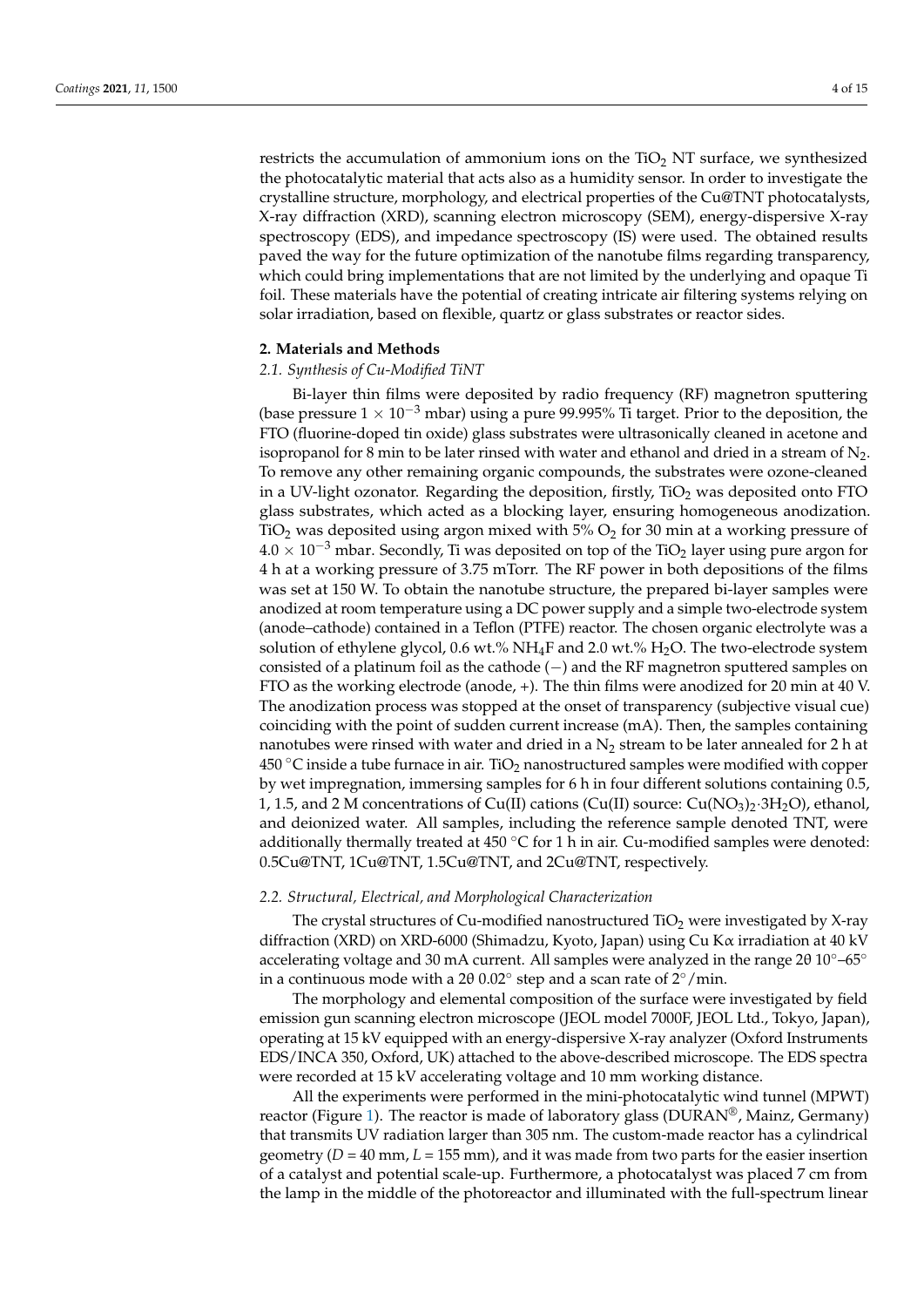fluorescent lamps simulating solar spectra; high color rendering Ra98/Class 1A with a color temperature of 6700 K (Exo Terra Repti Glo 2.0 UVB, T8, 60 cm, nominal power 20 W, Holm, Germany). Such a setup ensures the isoactinic conditions on the surface of the photocatalyst. cm from the lamp in the middle of the photoreactor and illuminated with the full-spectuorescent lamps simulating solar spectra; high color rendering Ra98/Class TA with a

drical geometry (*D* = 40 mm, *L* = 155 mm), and it was made from two parts for the easier

<span id="page-4-0"></span>

**Figure 1.** Schematic representation of MPWT reactor. **Figure 1.** Schematic representation of MPWT reactor.

For the experimental purpose, 250 mL of ammonia solution was prepared (25% p.a., For the experimental purpose, 250 mL of ammonia solution was prepared (25% p.a., Kemika) with the initial concentration, *C*0 (NH3) = 100 ppm. The air pump (Fluval Q2, Kemika) with the initial concentration, *C*<sup>0</sup> (NH3) = 100 ppm. The air pump (Fluval Q2, Hagen, Germany) was connected by pipes to an Erlenmeyer flask (evaporation chamber) Hagen, Germany) was connected by pipes to an Erlenmeyer flask (evaporation chamber) with ammonia solution into which air was blown (maximum flow rate of 240 L/min and with ammonia solution into which air was blown (maximum flow rate of 240 L/min and resulting gas flow velocity 3.4 cm/s). Ammonia in the air stream enters the reactor where resulting gas flow velocity 3.4 cm/s). Ammonia in the air stream enters the reactor where the photocatalyst is located. Two outlets lead from the reactor: one that drains the excess the photocatalyst is located. Two outlets lead from the reactor: one that drains the excess gas into the Rettberg flusher (Rettberg GmbH, Göttingen, Germany) filled with distilled gas into the Rettberg flusher (Rettberg GmbH, Göttingen, Germany) filled with distilled water, and the other that is connected to the measuring device, Geotech GA5000 (QED water, and the other that is connected to the measuring device, Geotech GA5000 (QED Environmental Systems Ltd., Coventry, UK), which is a portable device for measuring the Environmental Systems Ltd., Coventry, UK), which is a portable device for measuring the concentration of landfill gases, including ammonia. Undesirable by-products of the photocatalytic oxidation of ammonia, nitrates and nitrites, were not detected in any of the experiments. The first set of experiments was conducted without the catalysts in dark and  $\frac{1}{\sqrt{2\pi}}$ and under irradiation in order to obtain the control baseline of  $NH<sub>3</sub>$  measured in the outlet and respective residence time. The second set of experiments was conducted with  $\epsilon$ modified TNT photocatalysts in dark (adsorption–desorption process). The resulting Cu-modified TNT photocatalysts in dark (adsorption–desorption process). The resulting curves showed the NH<sub>3</sub> concentration below the control baseline at all times, suggesting  $\overline{a}$ the  $NH<sub>3</sub>$  adsorption on photocatalysts. The  $NH<sub>3</sub>$  concentration in the outlet increased within the first 60 min, which was followed by the plateau. This plateau corresponds with with the first of the plateau corresponds with the targeted baseline  $NH_3$  concentration used for determination of the degradation extents  $\frac{1}{100}$ by photocatalytic NH<sub>3</sub> oxidation on each Cu-modified TNT sample. Finally, a third set of experiments was done under irradiation (photocatalytic oxidation). In a typical photocat-<br>alytic experiment,  $NH_3$  was continuously introduced in the reactor, and its concentration  $\ddot{I}$ was monitored in the outlet. To achieve the targeted baseline NH<sub>3</sub> concentration, the reactor was kept in the dark for the first 60 min. The irradiation time lasted from 60 to 240 min in all  $\sim$ experiments. During irradiation, a significant decrease in the NH<sub>3</sub> outlet concentration was<br>experiments. During irradiation, a significant decrease in the NH<sub>3</sub> outlet concentration was observed compared to the baseline (i.e., adsorption plateau). The difference was used to the baseline of the baseline of the baseline of the baseline of the baseline of the baseline of the baseline of the baseline of the b calculate the degradation extents. All experiments were performed in triplicates to discard<br>rescribis auxerimental survey. The LWP and LWA intensities were massured by a LWP LWX possible experimental errors. The UVB and UVI intensities were measured by a UVI UVX radiometer, which was fitted with the corresponding UVB and UVA sensors, matching the possible experimental errors. The UVB and UVA intensities were measured by a UVP UVX distance of the photocatalytic film surface. The relative humidity and temperature were kept constant ( $\overline{RH} > 90\%$ ,  $T = 23 \pm 2 \degree C$ ).

The surface electrical conductivity of the prepared thin films was measured at room temperature (RT) by impedance spectroscopy (Novocontrol Alpha-A Dielectric Spectrometer, Novocontrol Technologies GmbH & Co. KG, Hundsangen, Germany) in the frequency range from 0.1 to 1 MHz at a voltage of 50 mV. The relative humidity (RH) environment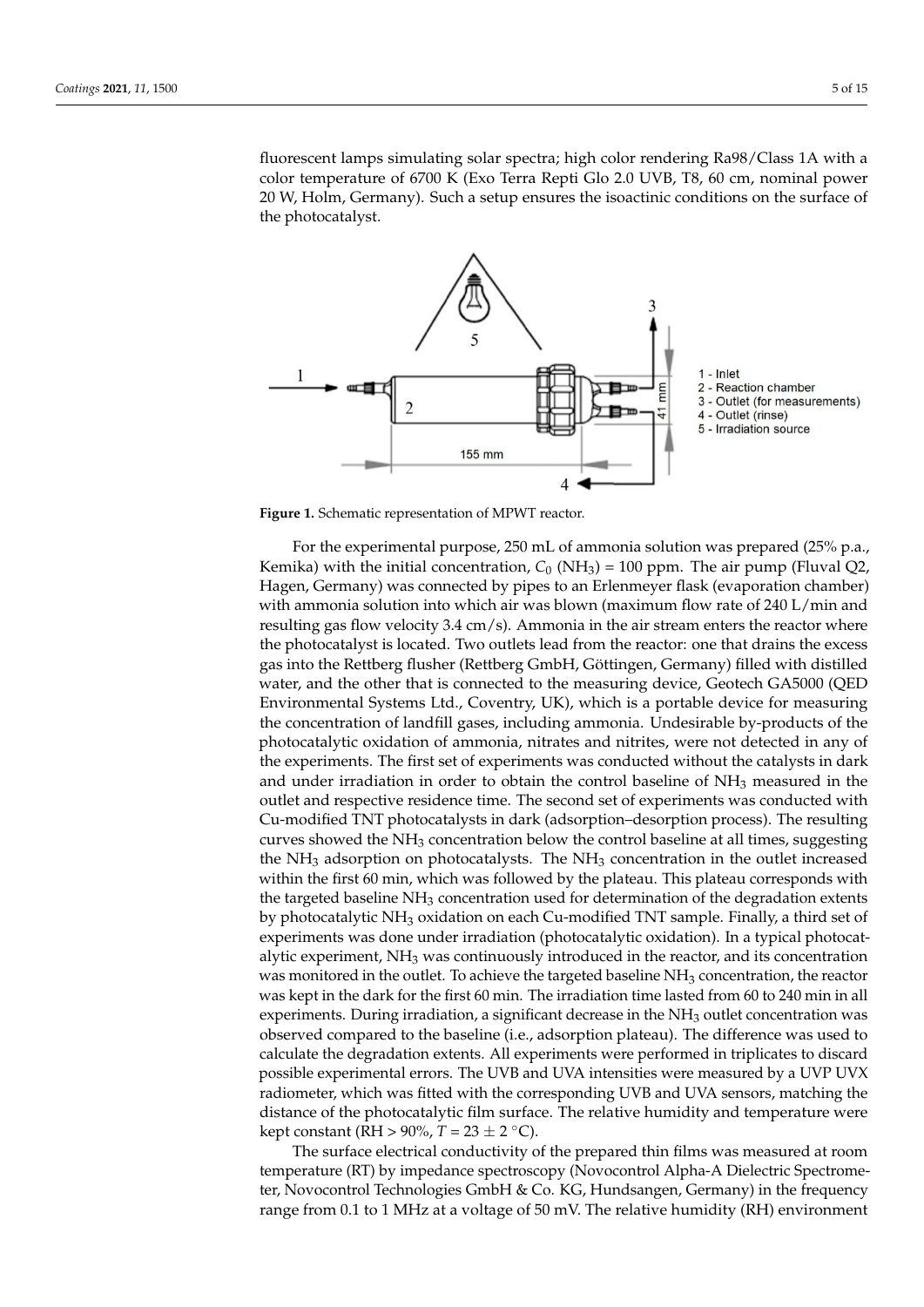was controlled ranging from 30% to 94%, which is obtained using various salts (their saturated aqueous solutions) in a multifunctional chamber designed in our laboratory. For the electrical contacts, gold electrodes (4 mm  $\times$  2 mm) separated from each other by 4 mm were deposited on the sample surface using a Sputter Coater SC7620 (Quorum Technologies Ltd., Laughton, UK). To make a connection with the instrument BDS cell, platinum wires were attached on the surface of gold pads, thus enabling the electrical characterization of the film in surface sheet configuration. The experimental data were analyzed by electrical equivalent circuit (EEC) modeling using the complex non-linear least-squares (CNLLSQ) fitting procedure, and the corresponding parameters are determined with WinFit software (Version 3.2, Novocontrol Technologies GmbH & Co. KG, Hundsangen, Germany). The complex impedance plots typical for studied samples consist of a single semicircle with the center below the real axis. The equivalent circuit that represents such a depressed semicircle is a parallel combination of resistor (*R*) and constant-phase element (CPE). The CPE is an empirical impedance function of the type  $Z^*_{\text{CPE}} = \frac{1}{A(i\omega)^{\alpha}}$ , where *A* and *a* are the constants. Furthermore, for the low-frequency spur, the second CPE element connected in series is added to the model. The parameters for every circuit element (*R*, *A*, and α) were obtained by the complex non-linear least-squares (CNLLSQ) fitting procedure directly to the measured impedance data. The values of the resistance from the fitting procedures, *R*, and electrode dimensions (*d* is sample thickness and *A* is electrode area) were used to calculate the DC conductivity,  $\sigma_{DC} = d/(R A)$ .

#### **3. Results**

#### *3.1. Structural and Morphological Properties*

The X-ray diffraction patterns of the Cu-modified catalyst samples are shown in Figure [2.](#page-6-0) The main crystalline phases present in the samples are anatase (ICCD PDF#21- 1272), tin (ICDD PDF#04-0673), and tin oxide (ICDD PDF#41-1445), with a minor amount of rutile phase (ICDD PDF#21-1276). Both tin and tin oxide originated from the FTO film on the glass substrate. Furthermore, due to a high-intensity peak originating from the FTO substrate, we could not observe peaks originating from the CuO nanoparticles, due to the peak overlapping. We could speculate that CuO is either amorphous or highly dispersed on the TNT surface.

The morphology of the unmodified and Cu-modified nanostructured  $TiO<sub>2</sub>$  samples was examined by high-resolution scanning electron microscope with a field emission gun cathode (FEG-SEM). From the top-view FEG-SEM images (Figure [3\)](#page-6-1), it can be observed that the photocatalyst samples prepared via RF magnetron sputtering, followed by electrochemical anodization, exhibit a homogenous structure comprised of nanotube arrays with pore diameters of 100 nm. All samples, unmodified and Cu modified, have similar morphologies. The amount of CuO formed on the TNT surface slightly varies between the Cu-modified samples, which indicate the formation of different quantities of highly dispersed nanoparticles (Figure [3b](#page-6-1)). These findings corroborate those of a prior study [\[17\]](#page-13-16), where we used a similar Cu-modification pathway to decorate  $TiO<sub>2</sub>$  nanotubes immobilized on Ti foil.

In order to determine the elemental composition of different Cu@TNT photocatalysts, EDS was used. The results confirmed that the modification of TNT with Cu was successful (0.3 to 1.6 at.%) (Table [1\)](#page-6-2).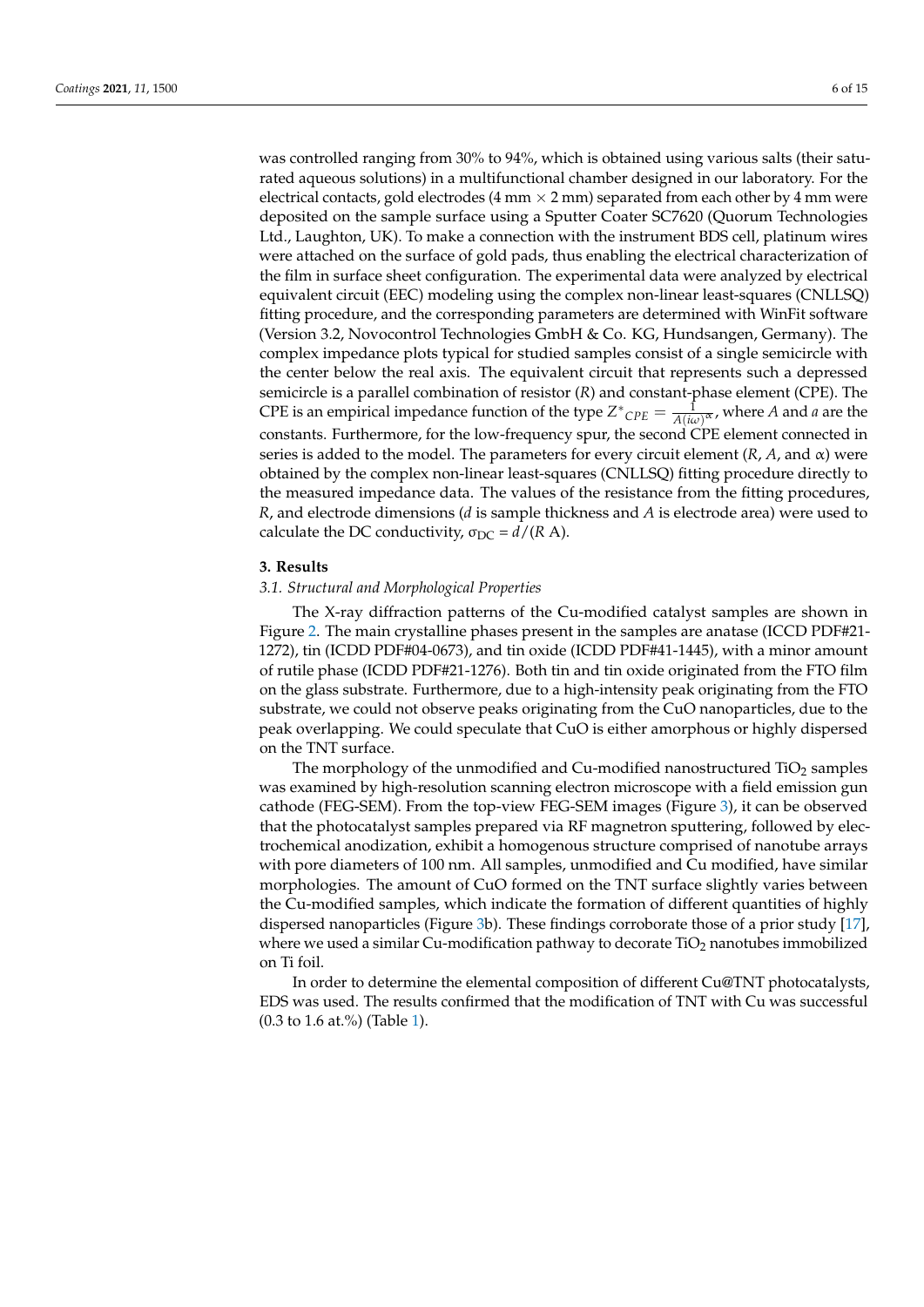<span id="page-6-0"></span>



<span id="page-6-1"></span>

**Figure 3.** FE-SEM micrographs of (**a**) unmodified (TNT) and (**b**) Cu-modified TiO<sub>2</sub> (2Cu@TNT).

<span id="page-6-2"></span>

| Table 1. The average percentage of O, Ti, and Cu for each photocatalyst. |
|--------------------------------------------------------------------------|
|--------------------------------------------------------------------------|

| Element | Atomic %     |              |               |                |  |
|---------|--------------|--------------|---------------|----------------|--|
|         | 0.5Cu@TNT    | 1Cu@TNT      | 1.5Cu@TNT     | 2Cu@TNT        |  |
|         | $55.4 + 0.4$ | $54.2 + 0.5$ | $53.4 + 0.4$  | $52.1 \pm 0.3$ |  |
| Ti      | $44.3 + 0.2$ | $45.2 + 0.3$ | $45.5 + 0.2$  | $46.3 + 0.4$   |  |
| €u      | $0.3 + 0.2$  | $0.6 + 0.3$  | $1.1 \pm 0.3$ | $1.6 + 0.2$    |  |

# *3.2. Results and Kinetic Study of Ammonia Photocatalytic Oxidation*

Before the photocatalytic experiment, the evaporation rate from the chamber, corre-mined in the same manner as already described in [\[26\]](#page-13-25). To address the kinetics of  $NH<sub>3</sub>$ photocatalytic oxidation properly, the simplified atmospheric dispersion equation was  $\frac{1}{100}$ used considering ammonia transport in the axial direction only. Assuming that there is no sponding to the  $NH<sub>3</sub>$  concentration in the air in the empty reactor (baseline), was deter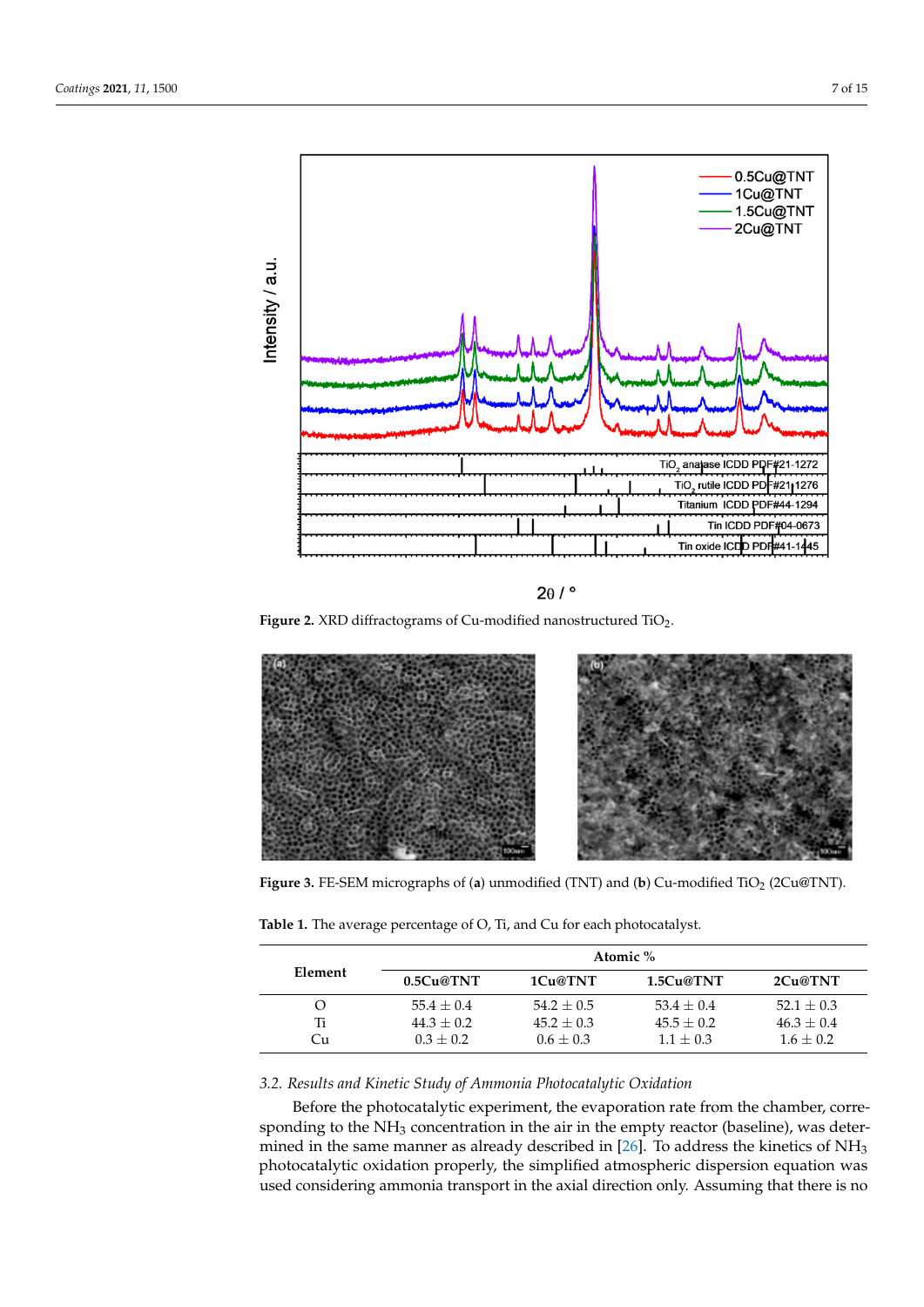radial concentration profile, considering the transport phenomena and kinetics together, the equation of continuity for the ammonia will be:

$$
\frac{\mathrm{d}C_i}{\mathrm{d}t} + \overline{u}_z \frac{C_i}{L} = \hat{D} \frac{C_i}{L^2} - (-r_i) \tag{1}
$$

where  $i = NH_3$ ,  $\ddot{D}$  is the dispersion coefficient in the reaction space,  $\ddot{u}_z$  is the average air velocity in the axial direction (cm/min), *L* is the path length per single pass through the MPWT, and *r<sup>i</sup>* stands for the photocatalytic reaction rate.

Under the assumption of first-order reaction rates of  $NH<sub>3</sub>$ , the rate is expressed as:

$$
r_i = -k_{app}C_i \tag{2}
$$

where *kapp* stands for the apparent first-order reaction rate constant (min−<sup>1</sup> ).

The apparent reaction rate constants (Table [2\)](#page-7-0) revealed little regarding the real reaction rates of NH<sub>3</sub> photocatalytic oxidation since mass transfer and photon absorption effects were not considered. Since the photocatalysis can be phenomenologically described as a two-step process, the (a) mass transfer step and (b) chemical reaction step, the overall pollutant oxidation rate is composed of the mass transfer constant  $(k_m, cm/min)$  and photocatalytic reaction rate constant (*kp*, min−<sup>1</sup> ), which are written as series resistances, as shown in Equation (3) [\[26](#page-13-25)[,35\]](#page-14-7):

$$
\frac{1}{k} = \frac{1}{k_p} + \frac{1}{k_m} + \dots
$$
 (3)

<span id="page-7-0"></span>**Table 2.** The modeling results: the apparent reaction rate constants.

| <b>Photocatalyst</b> | $k_{app}$ , s <sup>-1</sup> |
|----------------------|-----------------------------|
| TNT                  | 0.00035                     |
| 0.5Cu@TNT            | 0.00024                     |
| 1Cu@TNT              | 0.00038                     |
| 1.5Cu@TNT            | 0.00044                     |
| 2Cu@TNT              | 0.00047                     |

The additive effect of a chemical reaction and mass transfer is better shown in rearranged expression, as shown in Equation (4) [\[36\]](#page-14-8), giving the apparent rate constant that can be introduced in Equation (2).

$$
k\prime = \frac{k\prime_p k_m a_S}{k\prime_p + k_m a_S} \tag{4}
$$

In Equation (4),  $a_S$  stands for the surface area per unit weight of a catalyst (cm<sup>2</sup>/g). The apparent rate  $k'$  and  $k'$ <sub>p</sub> were expressed in cm<sup>3</sup>/gmin.

Due to the positioning of the photocatalytic active layer in an MPWT reactor, a correlation for the average Sherwood number over the length of a plate, *L*, is given:

$$
Sh = 0.664 \, Sc^{0.33} Re_L^{0.5}
$$
 (5)

where the Reynolds number is calculated over the length *L*,  $Re_L = \frac{L u_z}{v}$ . Hereby, the mass transfer constant is related to the Sherwood number as  $k_m = Sh \hat{D}/L$  [\[26\]](#page-13-25).

Furthermore, to calculate the intrinsic constant for the reaction at the  $TiO<sub>2</sub>$  surface, one independent of photon flux and the changes in irradiation level, the following expression was used:

$$
k'p = k_{p, int} \left[ (\mu I_0)_{UVB}^{0.5} + (\mu I_0)_{UVA}^{0.5} + P_{vis}^{0.5} \right].
$$
 (6)

here, *kp*,*int* is the intrinsic rate of photocatalytic oxidation of target pollutants  $(\text{cm}^{1.5} \text{ m}/\text{W}^{0.5} \text{min})$ , and *I*<sub>0</sub> (mW/cm<sup>2</sup>) stands for the incident photon flux at the thin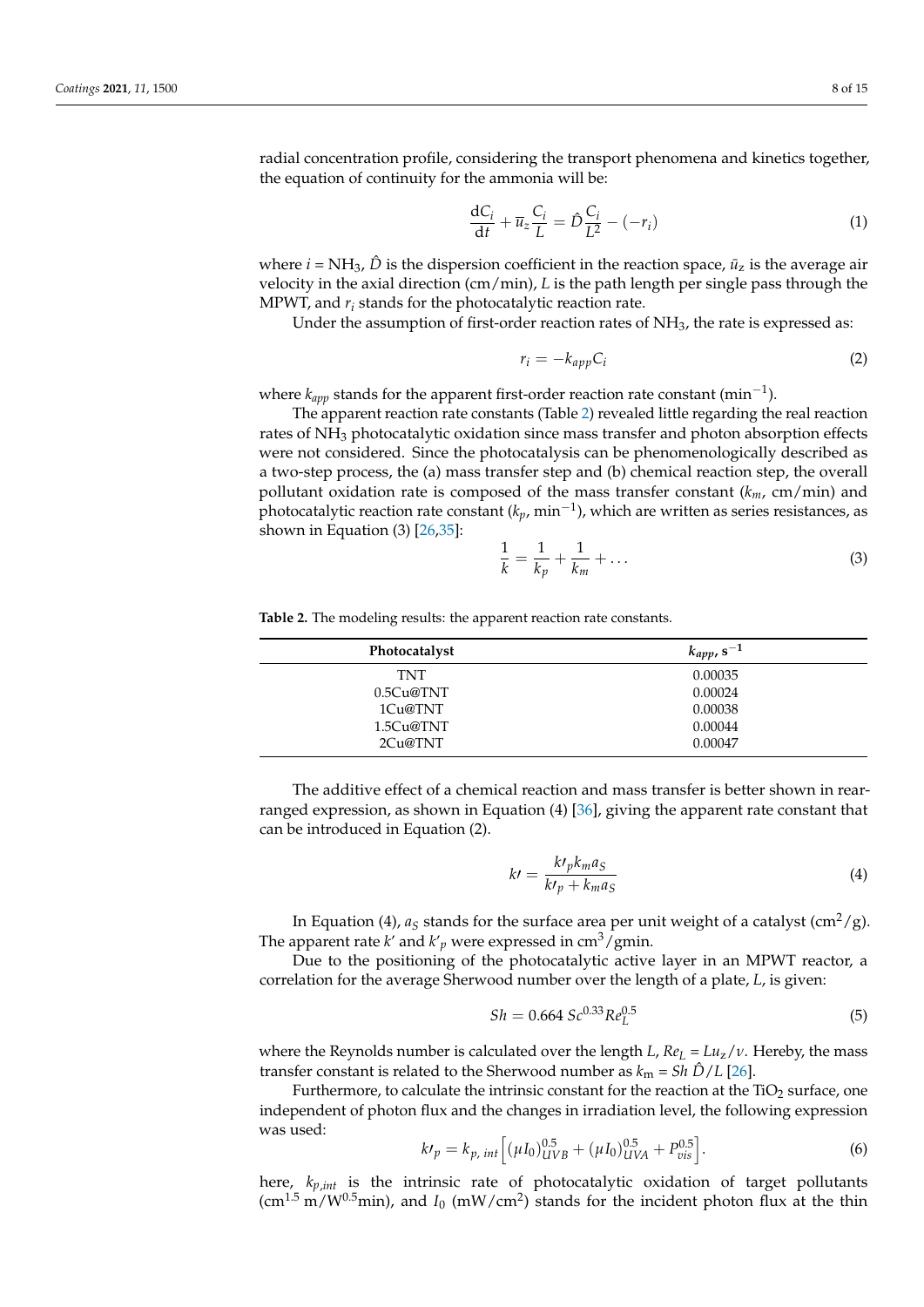film surface along the whole flat surface in reaction space in the isoactinic MPWT. The  $\mu$  (cm<sup>-1</sup>) is the absorption coefficient averaged over the spectrum of incident irradiation separately in the UVB and UVA regions, and 0.5 is the order of reaction with respect to irradiation absorption in well-irradiated systems [\[37\]](#page-14-9). The  $\mu$  for the studied photocatalytic film in the UVA and UVB regions for  $TiO<sub>2</sub>$ -based photocatalyst was determined in our previous paper and used as a reference hereby [\[26\]](#page-13-25). In the case of photocatalysts with expected visible light absorption, the irradiation term was expanded using the *Pvis* term, estimating the overall photon absorption rate on the catalysts' surface in the visible region. The set of equations is solved numerically following the time step for a single pass through the reactor ( $dt = L/\bar{u}_z$ ). All parameters used for modeling are summarized in Table [3.](#page-8-0)

<span id="page-8-0"></span>

|                                                                           | Photocatalyst         |                       |                                                            |                       |                       |
|---------------------------------------------------------------------------|-----------------------|-----------------------|------------------------------------------------------------|-----------------------|-----------------------|
| <b>Model Parameter</b>                                                    | <b>TNT</b>            | 0.5Cu@TNT             | 1Cu@TNT                                                    | 1.5Cu@TNT             | 2Cu@TNT               |
| $k_{\rm m, NH3}$ , cm min <sup>-1</sup>                                   |                       |                       | 0.5693                                                     |                       |                       |
| $k_{p,int, NH3}$ , cm <sup>1.5</sup> mW <sup>-0.5</sup> min <sup>-1</sup> | $3.59 \times 10^{-6}$ | $3.53 \times 10^{-6}$ | $3.56 \times 10^{-6}$                                      | $3.57 \times 10^{-6}$ | $3.60 \times 10^{-6}$ |
| $\hat{D}_{\text{NH3}}$ , cm <sup>2</sup> min <sup>-1</sup>                |                       |                       | 0.18                                                       |                       |                       |
| $\mu_{\text{UVA}}$ , cm <sup>-1</sup>                                     |                       | $4.95 \times 10^{4}$  |                                                            | $1.45 \times 10^{4}$  |                       |
| $\mu_{\rm UVB}$ , cm $^{-1}$                                              |                       | $1.33 \times 10^{5}$  |                                                            | $6.30 \times 10^{4}$  |                       |
| $P_{vis}$ , mW cm <sup>-3</sup>                                           | $\Omega$              | $\theta$              | 50,000                                                     | 120,000               | 165,000               |
| $I_0$ @photocatalytic surface,<br>$mW cm^{-2}$                            |                       |                       | $I_{0, \text{UVA}} = 0.571$<br>$I_{0, \text{UVB}} = 0.678$ |                       |                       |
| $a_s$ , cm <sup>2</sup> g <sup>-1</sup>                                   |                       |                       | 76,923.07                                                  |                       |                       |

**Table 3.** Summary of model parameters and irradiation conditions.

The resulting concentration profiles are shown in Figure [4a](#page-9-0). The experimental results shown in Figure [4](#page-9-0) are extracted from the experimentally determined  $NH<sub>3</sub>$  concentration in the third set of experiments; only data obtained under irradiation (60 to 240 min) were shown. It can be seen that the maximum concentration of ammonia changes due to the presence of different Cu-modified photocatalysts (0.5–2 Cu@TNT), and generally, values predicted by the model follow the trend of experimental results from MPWT. The initial NH<sup>3</sup> concentration shown in Figure [4b](#page-9-0) varies depending on the photocatalyst, suggesting differences in the NH<sub>3</sub> adsorption on the surface during the adsorption in dark. Note that 60 min of adsorption in dark whereby  $NH<sub>3</sub>$  concentration plateau was achieved precedes the photocatalytic oxidation under irradiation. In the photocatalytic process, i.e., under the UV/Vis irradiation, a decrease in the  $NH<sub>3</sub>$  concentration can be observed due to NH<sub>3</sub> oxidation, mainly to N<sub>2</sub>. After 180 min, for the most active sample (2Cu@TNT), the initial NH<sub>3</sub> concentration in the system decreased by 72.9% compared to the NH<sub>3</sub> baseline concentration. For the other samples,  $NH<sub>3</sub>$  concentrations decreased 70.3% for 1.5Cu@TNT, 63.1% for 1Cu@TNT, 51.5% for 0.5Cu@TNT, and 62.0% for TNT. Only the 0.5Cu@TNT sample was less effective compared to the referent TNT sample, while others exhibited higher photocatalytic efficiencies. Detailed modeling allowed tentative insight in the photocatalytic performance of Cu-modified TNT photocatalysts. In general, Cumodified TNTs have lower absorption coefficients in UVA and UVB compared to pure TNT, but the corresponding photon absorption rates on the catalysts' surface in the visible region dramatically increased by the addition of Cu.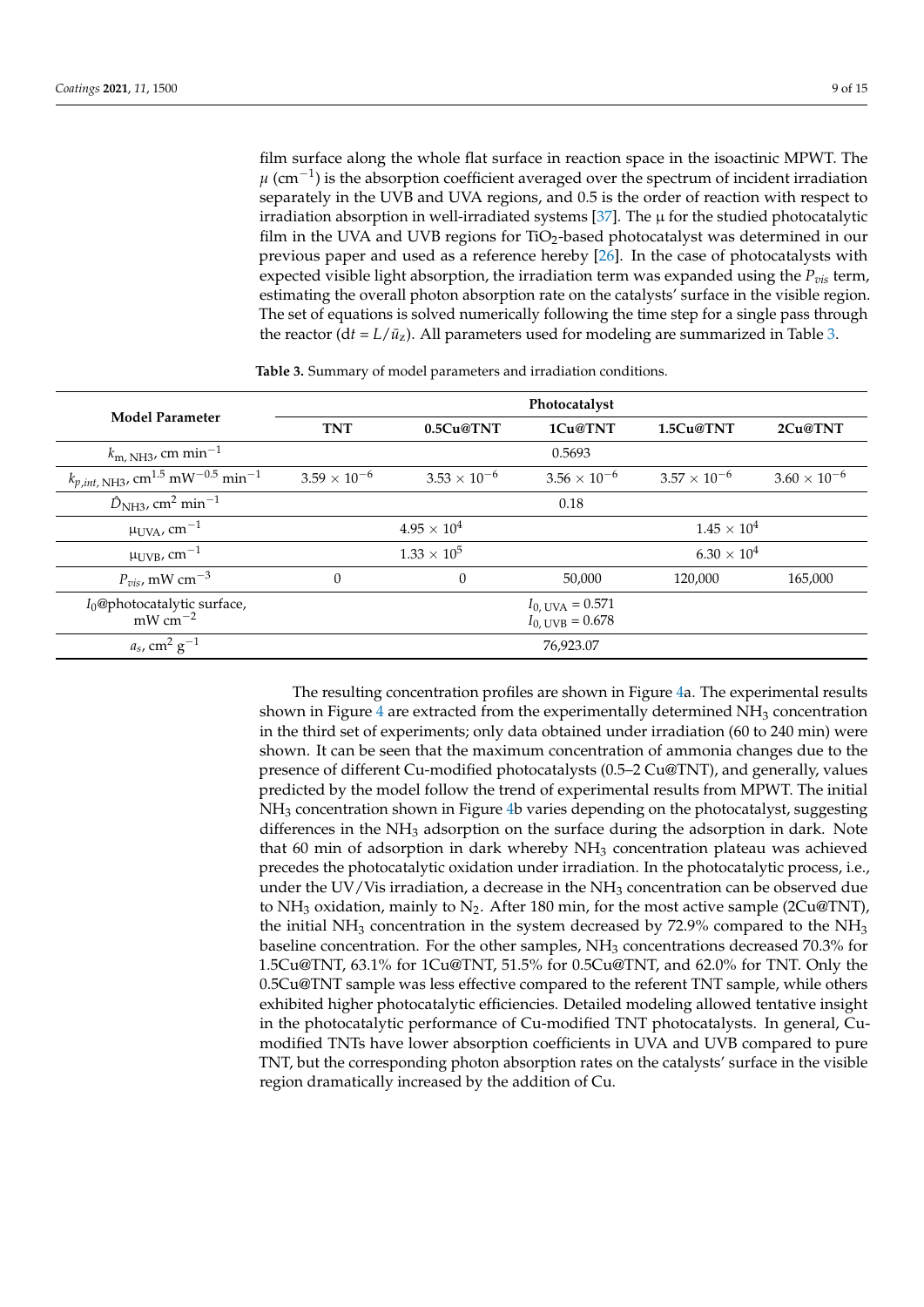<span id="page-9-0"></span>

Figure 4. (a) Comparison of determined model values (calculated  $C_i$ ) and experimentally determined NH<sub>3</sub> in the reactor outlet  $(C_i)$ , out) during photocatalytic experiments in MPWT. The presented time scale is correlated only with the irradiation period (adsorption in dark was omitted). (b) The baseline NH<sub>3</sub> concentration for each photocatalyst.

# 3.3. Impedance Spectroscopy and DC Conductivity under Controlled Humidity

Surface electrical conductivity spectra at different relative humidity for unmodified and Cu-modified nanostructured  $\overline{\text{TiO}}_2$  samples are presented in Figur[e 5](#page-9-1)a-c. It is observed that conductivity isotherms for TNT and 1.5Cu@TNT samples are similar in shape, and different spectral features can be observed. Both thin films show conductivity isotherms that are frequency independent in a wide low-frequency range, which is related to the long-range transport of charge carriers, i.e., DC conductivity, whereas with increasing frequency, conductivity dispersion occurs in a power-law fashion due to their localized short-range motions.  $TiO<sub>2</sub>$  is an n-type semiconductor due to the presence of oxygen vacancies and free electrons that are the charge carriers [38]. [W](#page-14-10)ith the modifications, in this case, with copper, a change in transport properties is very likely, but it seems that the modification of nanostructured  $\rm TiO_2$  samples up to 1.5Cu@TNT still does not affect the transport properties based on conductivity spectra and level of relative humidity.

the corresponding photon absorption rates on the catalysts' surface in the visible region

<span id="page-9-1"></span>

Figure 5. Conductivity spectra for selected samples measured under controlled relative humidity (30%, 75%, and 94%): (**a**) TNT, (**b**) 1.5Cu@TNT, (**c**) 2Cu@TNT. (**a**) TNT, (**b**) 1.5Cu@TNT, (**c**) 2Cu@TNT. (**a**) TNT, (**b**) 1.5Cu@TNT, (**c**) 2Cu@TNT.

The relative humidity (RH) is controlled from ambient 30% up to 94%. The change in RH does not have a significant effect on the DC conductivity nor does it have a significant effect on the shape of the conductivity spectra of the samples 0Cu@TNT and 1.5Cu@TNT; see Figure [5a](#page-9-1),b. However, a detailed look at the DC region reveals a slight variation in DC conductivity; see Table [4.](#page-10-0)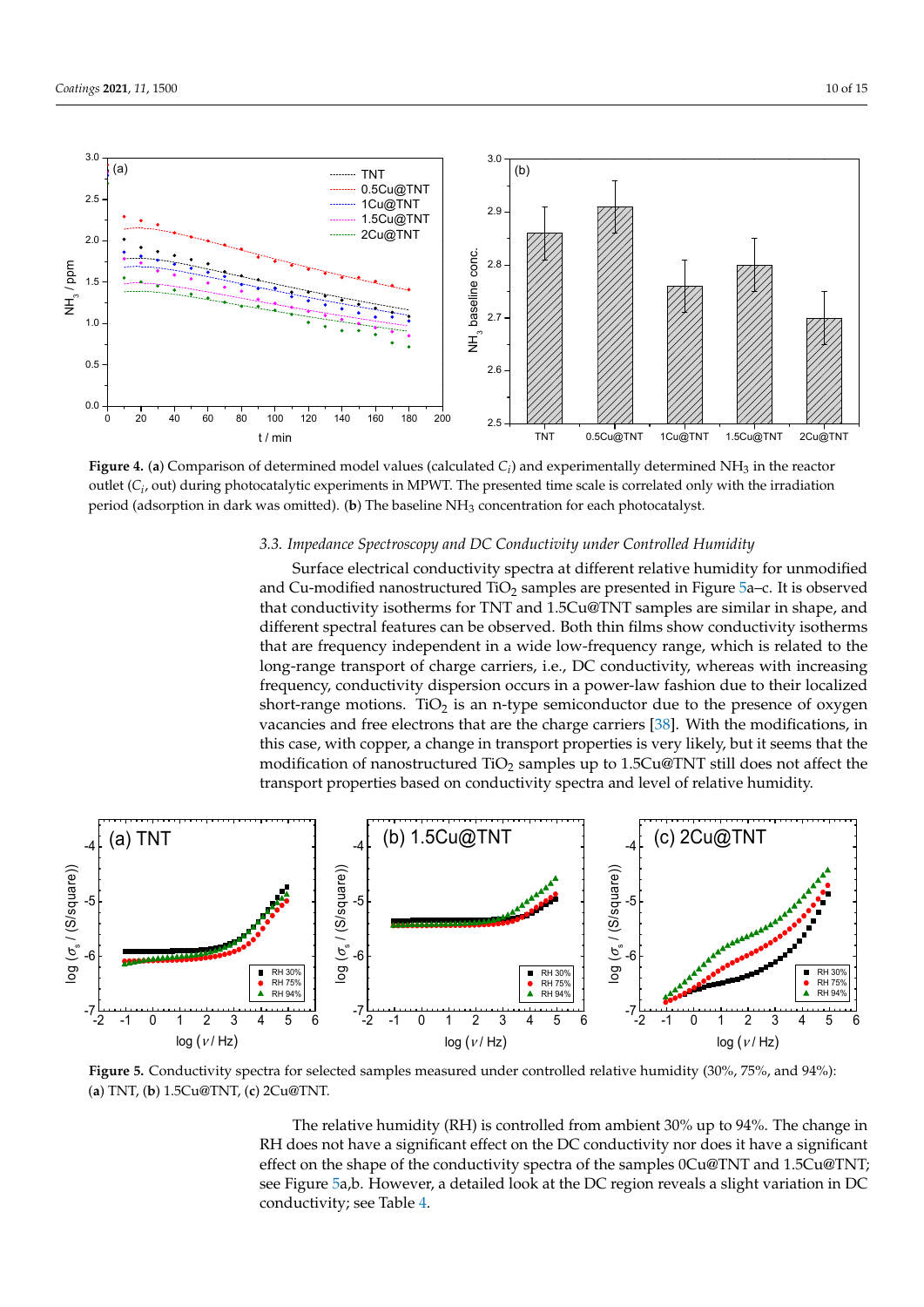| Sample    | <b>Relative Humidity</b> | $R^a/(\Omega)$       | $\sigma_{\rm DC}^{\ \ b}/(\Omega \ cm)^{-1}$ |
|-----------|--------------------------|----------------------|----------------------------------------------|
|           | (%)                      | $\pm 0.5\%$          | $\pm~0.5\%$                                  |
| TNT       | 30                       | $7.94 \times 10^5$   | $1.26 \times 10^{-6}$                        |
| 1.5Cu@TNT | 30                       | $2.19 \times 10^5$   | $4.57\times10^{-6}$                          |
| 2Cu@TNT   | 30                       | $2.67 \times 10^{6}$ | $3.57 \times 10^{-7}$                        |
|           | 75                       | $3.70 \times 10^{5}$ | $2.70 \times 10^{-6}$                        |
|           | 94                       | $2.39 \times 10^5$   | $4.18 \times 10^{-6}$                        |

<span id="page-10-0"></span>**Table 4.** Selected parameters obtained from EEC modeling and fitting the complex impedance data for **Table 4.** Selected parameters obtained from EEC modeling and fitting the complex impedance data for<br>sample 2MCu@TNT measured under various relative humidity, along with calculated corresponding DC conductivity,  $\sigma_{DC}$  for selected samples.

a Individual value obtained by EEC. <sup>b</sup> Individual value calculated from the equation  $\sigma_{DC} = 1/R$ .

We can move further in the analysis of electrical properties of the 2Cu@TNT sample We can move further in the analysis of electrical properties of the 2Cu@TNT sample and present the experimental data in a complex impedance plot; see Figure [6.](#page-10-1) It can be reserved by the experimental data in a complex impedance plot; see Figure 6. It can be observed that the shape is evolving as the relative humidity is increasing, which is observed that the shape is evolving as the relative humidity is increasing, which is indicated from conductivity spectra. The corresponding equivalent circuit used for fitting indicated from conductivity spectra. The corresponding equivalent circuit used for fitting the experimental data and obtained fitting parameters are shown in Figure [6](#page-10-1) and given in experimental data and obtained fitting parameters are shown in Figure 6 and given in Table  $\frac{1}{4}$ , respectively. According to the appropriate equivalent circuit model used, various processes can be identified and separated. The impedance plots, at controlled RH levels, processes can be identified and separated. The impedance plots, at controlled RH levels, consist of a high-frequency semicircle related to the bulk behavior and a low-frequency consist of a high-frequency semicircle related to the bulk behavior and a low-frequency spur that emanates from electrode polarization. As shown in Figure [6,](#page-10-1) with an increase in relative humidity, the high-frequency bulk process is less pronounced and shifts to the relative humidity, the high-frequency bulk process is less pronounced and shifts to the edge of the frequency range of the measurements, while at the same time, a low-frequency edge of the frequency range of the measurements, while at the same time, a low-frequency spur starts to dominate the spectrum for the 2Cu@TNT sample. This observation is in line with the expressed humidity response, which could be attributed to the adsorbed water molecules.

<span id="page-10-1"></span>

Figure 6. Complex impedance spectra for sample 2Cu@TNT measured at various relative humidity: (a) 30%, (b) 75%, and (c) 94%. The symbols (colored open squares) denote experimental values, whereas the solid magenta line corresponds to the best fit. The corresponding equivalent circuit model, comprised of multiple parallel combinations of the resistor (R) and the constant-phase element (CPE), used for fitting the data of an individual spectrum, and its interpretation is shown in each in each figure (defined as follows: b—bulk phase, and el—electrode polarization). figure (defined as follows: b—bulk phase, and el—electrode polarization).

#### **4. Discussion**

The Cu-modified vertically aligned TiO<sub>2</sub> nanotubes synthesized by anodizing Ti/TiO<sub>2</sub> bi-layer thin films, modified with copper using a wet-impregnation method by immersing samples in four different solutions containing  $Cu(NO<sub>3</sub>)<sub>2</sub>$  in various concentrations (0.5, 1, 1.5, and 2 M concentrations of Cu(II)), were tested for their photocatalytic and relative humidity sensing properties.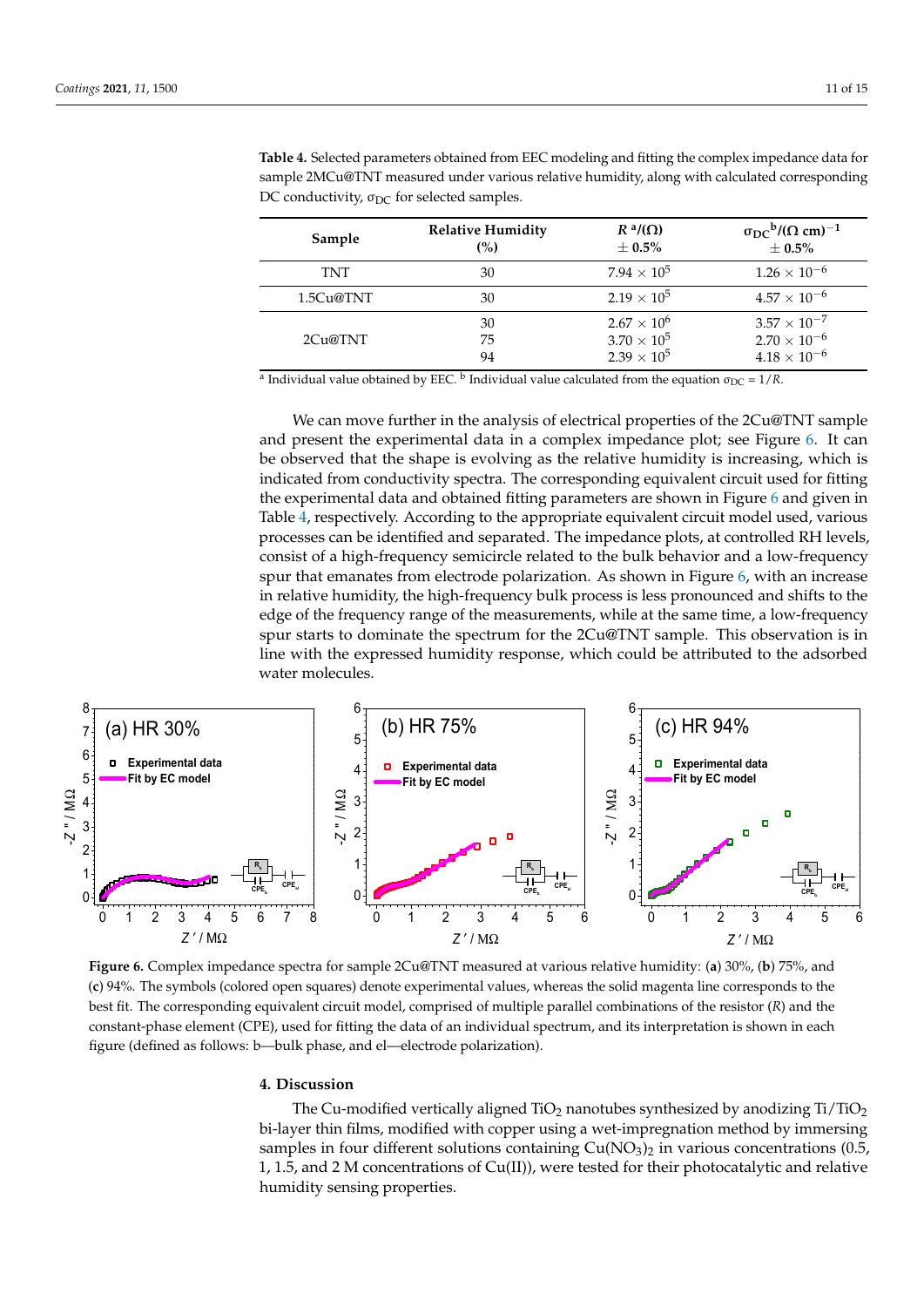As it can be seen in Figure [4,](#page-9-0) in 180 min under a UV/Vis irradiation, the maximum concentration of ammonia changed in the presence of different photocatalyst samples, i.e., the initial  $NH_3$  concentration in the MPWT reactor decreased by different values. To be specific, for the unmodified TNT sample, NH<sup>3</sup> concentration decreased 20.8% in comparison to the baseline. As for the Cu-modified samples, the concentration decreased as follows: 0.5Cu@TNT 40.5%, 1Cu@TNT 41.3%, 1.5Cu@TNT 52.4%, and 2Cu@TNT 62.5%. The sample modified with 2 M Cu showed the highest efficiency for the  $NH<sub>3</sub>$  removal in comparison to the other samples studied in this work.

The kinetics of the decomposition of  $NH<sub>3</sub>$  follows the first-order kinetics with given values of the photocatalytic reaction rate constant (*k*, min−<sup>1</sup> ), suggesting an oxidation mechanism via  $\bullet$ OH radicals. Usually, conversion to harmless gaseous  $N_2$  is not a singlestep reaction. It could be comprised of oxidation, firstly to  $NO$  or  $NO<sub>2</sub>$ . These oxides immediately undergo redox reactions and are reduced to  $N_2$ . Reduction of  $NO<sub>x</sub>$  to  $N_2$ occurs on the photocatalyst's surface in the presence of  $NH<sub>3</sub>$ , which acts as a reducing agent [\[39\]](#page-14-11). Charge carrier generation (Equation (7)):

$$
TiO2 + h\nu \rightarrow e^-CB + h^+VB
$$
 (7)

$$
h^{+}{}_{VB} + H_{2}O_{ads} \rightarrow {}^{\bullet}OH_{ads} + H^{+}
$$
 (8)

$$
h^{+}{}_{VB} + OH^{-}{}_{ads} \rightarrow \bullet OH_{ads}
$$
 (9)

$$
e^-{}_{CB} + O_{2ads} \rightarrow O_{2ads} \bullet^-
$$
 (10)

and trapping of the electrons and holes (Equations  $(8)$ – $(10)$ ), produce hydroxyl ( $\bullet$ OH) and oxygen radicals on the photocatalyst surface. According to the literature, humidity represents an important factor as the photo-oxidation of NO strongly depends on the presence of the water vapor in the system, and in our case, RH was >90%.

It is widely known that charge transfer capability is the main factor affecting the material's photocatalytic efficiency. As the results showed, all Cu-modified samples have higher NH<sup>3</sup> removal efficiency than the unmodified reference sample (TNT). CuO nanoparticles dispersed on the TiO<sub>2</sub> surface promoted the photocatalytic degradation of  $NH<sub>3</sub>$ . That is a consequence of the more efficient photogenerated charge separation; i.e., CuO nanoparticles acted as free electron traps, reducing the fast recombination rate between electrons and holes at the  $TiO<sub>2</sub>$  surface. As for the  $2Cu@TNT$  sample, the copper concentration was optimal for the maximum increase in photocatalytic activity.

Impedance spectroscopy measurements showed that an increase in conductivity is correlated with an increase in Cu(II) concentration. The 1.5Cu@TNT sample shows a maximum in DC conductivity at RH 30%, whereas a decrease for the 2Cu@TNT sample can be explained by the tendency of Cu(II) ions to act as charge carrier traps [\[40\]](#page-14-12). The conductivity spectra for the 2Cu@TNT sample differ significantly from those of the TNT and 1.5Cu@TNT samples. The presence of a DC conductivity plateau, as well as dispersion at higher frequencies, may be seen in the intermediate-frequency region. Moreover, the shape is also affected by the increase in RH, and the pronounced electrode polarization effect starts to dominate the spectra for the high RH; see Figure [5c](#page-9-1). Farzaneh et al. [\[41\]](#page-14-13) showed that Cu-doped TiO<sub>2</sub> gives a better humidity response than pure TiO<sub>2</sub> films. In our case, for the 2Cu@TNT sample, an increase in RH results in an increase in DC conductivity of one order of magnitude, from 3.57  $\times$   $10^{-7}$  ( $\Omega$  cm) $^{-1}$  at 30% RH to 4.18  $\times$   $10^{-6}$  ( $\Omega$  cm) $^{-1}$ at 94% RH, respectively. In the study by Garcia-Belmonte et al. [\[42\]](#page-14-14), the observed change in conductivity when porous  $TiO<sub>2</sub>$  is exposed to different relative humidity is explained by the hopping of protons through a percolation cluster formed by adsorbed water molecules. In addition, the enhanced hydrophilicity in doped thin films can be ascribed to an alteration in the surface chemistry because of a greater number of surface defects, such as oxygen vacancies, acting as binding sites for water molecules [\[40\]](#page-14-12). Thus, we can say that the 2Cu@TNT sample showed the most pronounced humidity response and change in conductivity in comparison to the other studied samples in this work along with an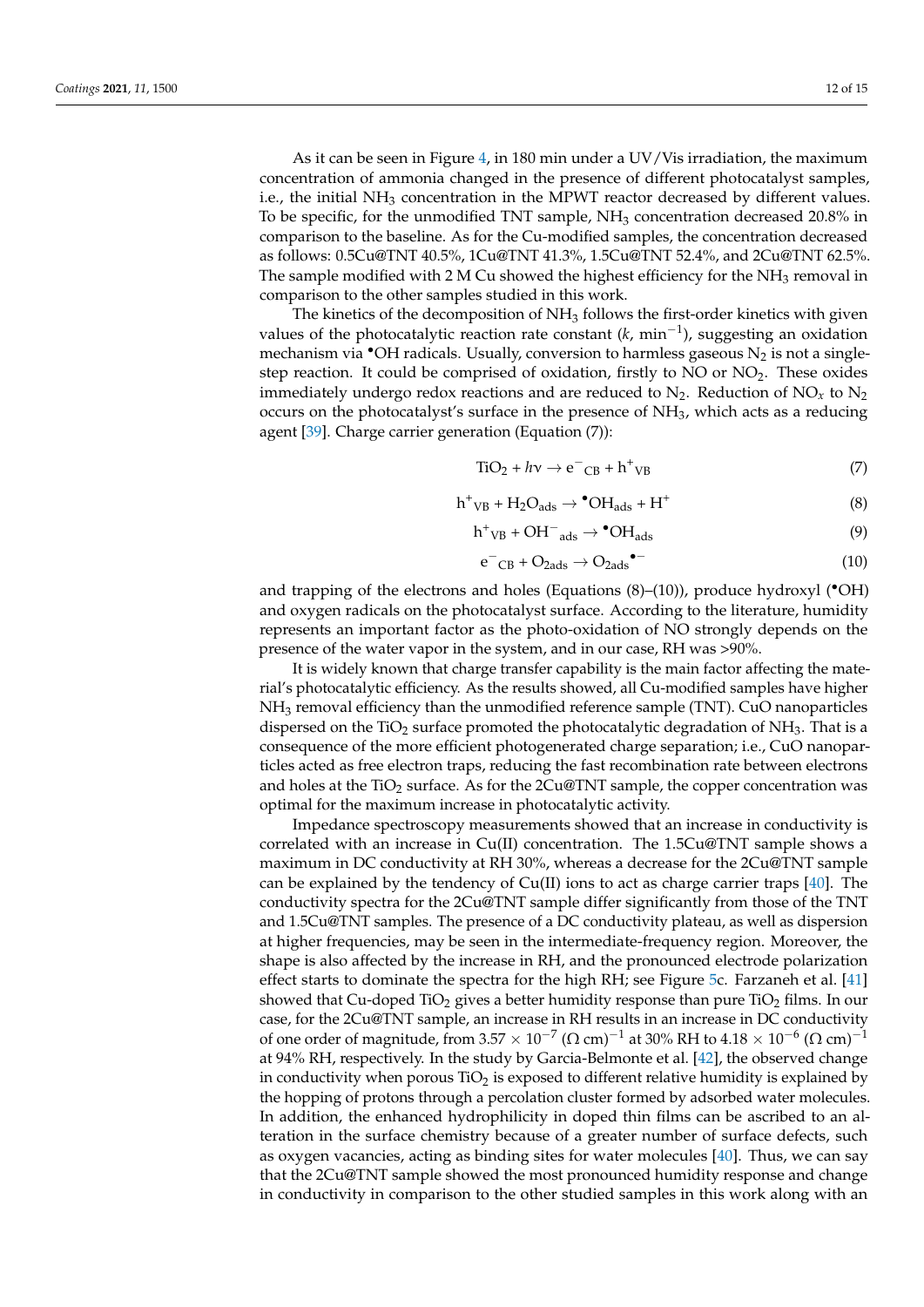emphasized polarization effect. The latter is even visible at the lowest relative humidity, which further indicates the particular sensitivity of this sample. The increase in the DC conductivity for sample 2Cu@TNT can be related to an increase in the concentration of charge carriers on the surface of the sample. Additionally, with the change in the shape of conductivity spectra in a whole measured frequency range, we can conclude that any change in humidity influences long-range and short-range charge carriers at the same time. A low resistance is beneficial for charge transfer. The IS measurements showed that 2Cu@TNT has the lowest resistance for RH >90% in comparison to the other samples. Generally speaking, a low resistance has a beneficial influence on charge transfer; i.e., it enhances the utilization of the photogenerated electrons and holes, and it increases the photocatalytic activity. Higher NH<sub>3</sub> oxidation is a direct consequence of the increased generation of •OH radicals obtained by a more efficient photogenerated charge separation. That is in correlation with the increase in the DC conductivity and with an increase in charge carriers' concentration on the surface of the given photocatalyst. The 2Cu@TNT sample proved to be the most effective for ammonia oxidation. Therefore, photocatalytic activity results were in agreement with impedance spectroscopy measurements.

#### **5. Conclusions**

A low-cost synthesis route was used for preparing immobilized nanostructured Cumodified  $TiO<sub>2</sub>$  nanotube arrays used for the ammonia oxidation and relative humidity sensing. The 2Cu@TNT sample demonstrated improved ammonia oxidation together with superior RH sensing properties. The improved photocatalytic activity is a direct consequence of a successful charge carrier separation, which increased the •OH generation responsible for NH<sup>3</sup> oxidation. Furthermore, the 2Cu@TNT sample showed the most pronounced humidity response and change in conductivity in comparison to the other samples studied in this work. The increase in the DC conductivity can be related to an increase in the concentration of charge carriers on the surface of the sample, which is in agreement with the results obtained from the photocatalytic experiment. These results indicate the possibility of the simultaneous use for the 2Cu@TNT sample, i.e., as a humidity sensor in the photocatalytic reactor that could detect the optimal RH percentage necessary for the successful photocatalytic degradation of ammonia.

Author Contributions: Conceptualization, T.Č.; methodology, T.Č., M.B. and L.P.; validation, A.G. and L.P. and I.G.; formal analysis, I.G., T.Č. and L.P.; investigation, M.R., M.B. and I.G.; resources, A.G. and I.G.; data curation, M.R., M.B. and T.Č.; writing—original draft preparation, T.Č. and M.B.; writing—review and editing, T.C., I.G., M.B., L.P. and A.G.; visualization, T.C.; supervision, A.G.; funding acquisition, A.G. and I.G. All authors have read and agreed to the published version of the manuscript.

**Funding:** This work was supported by the Croatian Science Foundation under the project HrZZ-IP-2018-01-5246, Centre of Excellence for Advanced Materials and Sensing Devices, Ruđer Bošković Institute, Zagreb, Croatia, KK.01.1.1.01.0001, and partially supported by European Regional Development Fund (ERDF) under the projects "Waste & Sun for photocatalytic degradation of micropollutants in water" (OS-Mi), KK.01.1.1.04.0006 and "Recycled rubber & Solar photocatalysis: an innovation for passive air and health protection", KK.01.1.1.07.0058.

**Institutional Review Board Statement:** Not applicable.

**Informed Consent Statement:** Not applicable.

**Data Availability Statement:** Not applicable.

**Conflicts of Interest:** The authors declare no conflict of interest.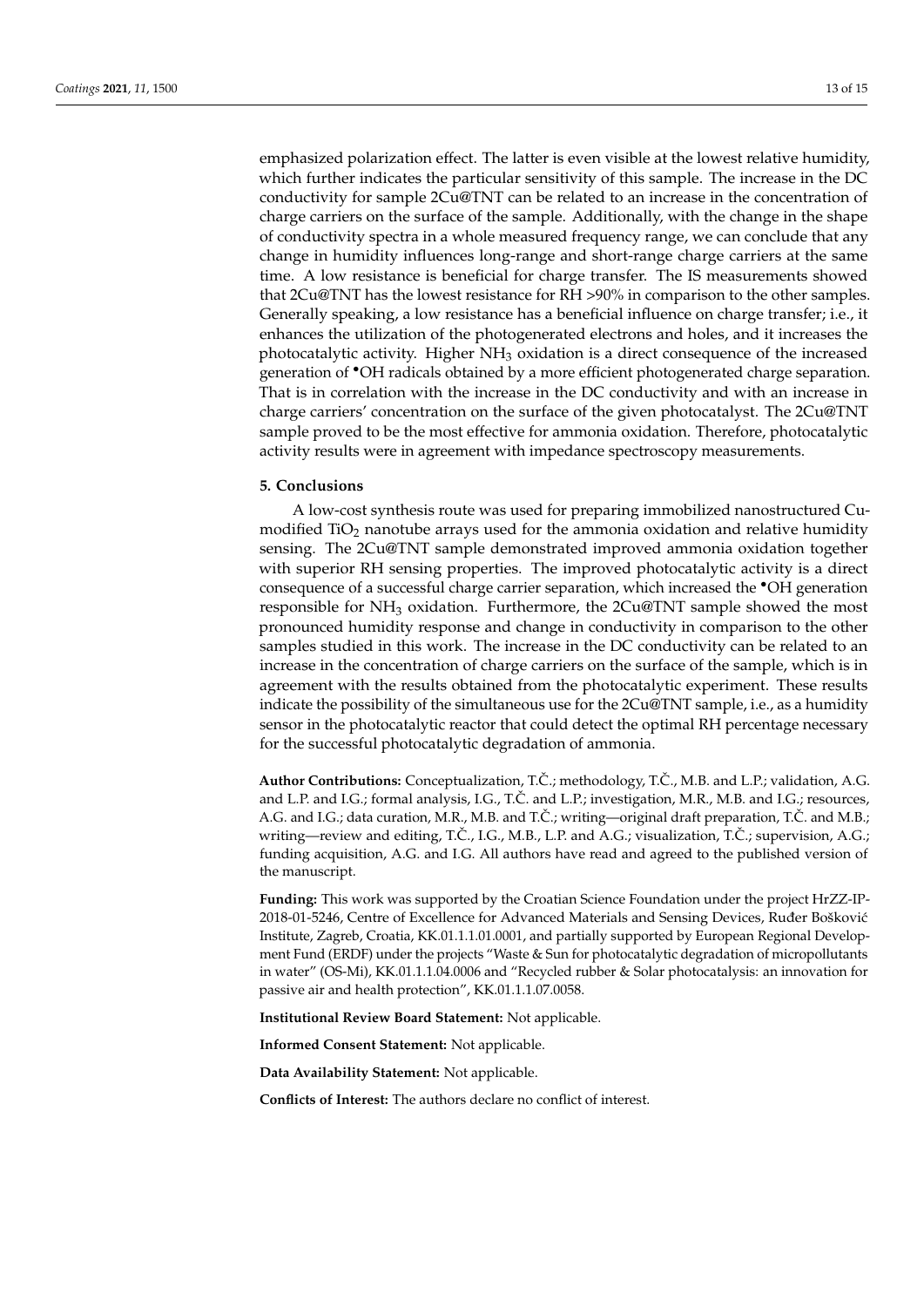# **References**

- <span id="page-13-0"></span>1. Manisalidis, I.; Stavropoulou, E.; Stavropoulos, A.; Bezirtzoglou, E. Environmental and health impacts of air pollution: A review. *Front. Public Health* **2020**, *8*, 14. [\[CrossRef\]](http://doi.org/10.3389/fpubh.2020.00014) [\[PubMed\]](http://www.ncbi.nlm.nih.gov/pubmed/32154200)
- <span id="page-13-1"></span>2. Lan, Y.; Lu, Y.; Ren, Z. Mini review on photocatalysis of titanium dioxide nanoparticles and their solar applications. *Nano Energy* **2013**, *2*, 1031–1045. [\[CrossRef\]](http://doi.org/10.1016/j.nanoen.2013.04.002)
- <span id="page-13-2"></span>3. Obata, K.; Kishishita, K.; Okemoto, A.; Taniya, K.; Ichihashi, Y.; Nishiyama, S. Photocatalytic decomposition of NH<sub>3</sub> over TiO<sub>2</sub> catalysts doped with Fe. *Appl. Catal. B* **2014**, *160*, 200–203. [\[CrossRef\]](http://doi.org/10.1016/j.apcatb.2014.05.033)
- <span id="page-13-3"></span>4. Kisslinger, R.; Askar, A.M.; Thakur, U.K.; Riddell, S.; Dahunsi, D.; Zhang, Y.; Zeng, S.; Goswami, A.; Shankar, K. Preferentially oriented TiO<sub>2</sub> nanotube arrays on non-native substrates and their improved performance as electron transporting layer in halide perovskite solar cells. *Nanotechnology* **2019**, *30*, 204003. [\[CrossRef\]](http://doi.org/10.1088/1361-6528/aae9b6) [\[PubMed\]](http://www.ncbi.nlm.nih.gov/pubmed/30524004)
- <span id="page-13-4"></span>5. Capelli, I.; Fort, A.; Grasso, A.L.; Panzardi, E.; Mugnaini, M.; Vignoli, V. RH sensing by means of TiO<sub>2</sub> nanoparticles: A comparison among different sensing techniques based on modeling and chemical/physical interpretation. *Chemosensors* **2020**, *8*, 89. [\[CrossRef\]](http://doi.org/10.3390/chemosensors8040089)
- <span id="page-13-5"></span>6. Nyankson, E.; Agyei-Tuffour, B.; Asare, J.; Annan, E.; Rwenyagila, E.R.; Konadu, D.S.; Yaya, A.; Dodoo-Arhin, D. Nanostructured TiO<sup>2</sup> and their energy applications—A review. *ARPN J. Eng. Appl. Sci.* **2013**, *8*, 17.
- <span id="page-13-6"></span>7. Zhang, J.; Shi, C.; Chen, J.; Wang, Y.; Li, M. Preparation of ultra-thin and high-quality WO<sub>3</sub> compact layers and comparison of WO<sup>3</sup> and TiO<sup>2</sup> compact layer thickness in planar perovskite solar cells. *J. Solid State Chem.* **2016**, *238*, 223–228. [\[CrossRef\]](http://doi.org/10.1016/j.jssc.2016.03.033)
- <span id="page-13-7"></span>8. Farahani, E.; Mohammadpour, R. Fabrication of flexible self-powered humidity sensor based on super-hydrophilic titanium oxide nanotube arrays. *Sci. Rep.* **2020**, *10*, 13032. [\[CrossRef\]](http://doi.org/10.1038/s41598-020-70031-z)
- <span id="page-13-8"></span>9. Wang, Q.; Pan, Y.Z.; Huang, S.S.; Ren, S.T.; Li, P.; Li, J.J. Resistive and capacitive response of nitrogen-doped TiO<sup>2</sup> nanotubes film humidity sensor. *Nanotechnology* **2011**, *22*, 025501. [\[CrossRef\]](http://doi.org/10.1088/0957-4484/22/2/025501)
- <span id="page-13-9"></span>10. Mohan, L.; Dennis, C.; Padmapriya, N.; Anandan, C.; Rajendran, N. Effect of electrolyte temperature and anodization time on formation of TiO<sup>2</sup> nanotubes for biomedical applications. *Mater. Today Commun.* **2020**, *23*, 101103. [\[CrossRef\]](https://doi.org/10.1016/j.mtcomm.2020.101103)
- <span id="page-13-10"></span>11. Wang, J.; Lin, Z. Anodic formation of ordered TiO<sub>2</sub> nanotube arrays: Effects of electrolyte temperature and anodization potential. *J. Phys. Chem. C* **2009**, *113*, 4026–4030. [\[CrossRef\]](http://doi.org/10.1021/jp811201x)
- <span id="page-13-11"></span>12. Shakeel, M.; Jabeen, F.; Shabbir, S.; Asghar, M.S.; Khan, M.S.; Chaudhry, A.S. Toxicity of nano-titanium dioxide (TiO<sub>2</sub>-NP) through various routes of exposure: A review. *Biol. Trace Elem. Res.* **2016**, *172*, 1–36. [\[CrossRef\]](http://doi.org/10.1007/s12011-015-0550-x)
- <span id="page-13-12"></span>13. Farsinezhad, S.; Mohammadpour, A.; Dalrymple, A.N.; Geisinger, J.; Kar, P.; Brett, M.J.; Shankar, K. Transparent anodic TiO<sub>2</sub> nanotube arrays on plastic substrates for disposable biosensors and flexible electronics. *J. Nanosci. Nanotech.* **2013**, *13*, 2885–2891. [\[CrossRef\]](http://doi.org/10.1166/jnn.2013.7409) [\[PubMed\]](http://www.ncbi.nlm.nih.gov/pubmed/23763175)
- <span id="page-13-13"></span>14. Liang, H.; Li, X.; Nowotny, J. Photocatalytical properties of TiO<sup>2</sup> nanotubes. *Solid State Phenom.* **2010**, *162*, 295–328. [\[CrossRef\]](http://doi.org/10.4028/www.scientific.net/SSP.162.295)
- <span id="page-13-14"></span>15. Wen, Y.; Liu, B.; Zeng, W.; Wang, Y. Plasmonic photocatalysis properties of au nanoparticles precipitated anatase/rutile mixed TiO<sup>2</sup> nanotubes. *Nanoscale* **2013**, *5*, 9739. [\[CrossRef\]](http://doi.org/10.1039/c3nr03024e)
- <span id="page-13-15"></span>16. Čižmar, T.; Panžić, I.; Salamon, K.; Grčić, I.; Radetić, L.; Marčec, J.; Gajović, A. Low-cost synthesis of Cu-modified immobilized nanoporous TiO<sup>2</sup> for photocatalytic degradation of 1H-Benzotriazole. *Catalysts* **2020**, *10*, 19. [\[CrossRef\]](http://doi.org/10.3390/catal10010019)
- <span id="page-13-16"></span>17. Čižmar, T.; Panžić, I.; Capan, I.; Gajović, A. Nanostructured TiO<sub>2</sub> photocatalyst modified with Cu for improved imidacloprid degradation. *Appl. Surf. Sci.* **2021**, *569*, 151026. [\[CrossRef\]](http://doi.org/10.1016/j.apsusc.2021.151026)
- <span id="page-13-17"></span>18. Hejazi, S.; Mohajernia, S.; Wu, Y.; Andryskova, P.; Zoppellaro, G.; Hwang, I.; Tomanec, O.; Zboril, R.; Schmuki, P. Intrinsic Cu nanoparticle decoration of TiO<sub>2</sub> nanotubes: A platform for efficient noble metal free photocatalytic H<sub>2</sub> production. *Electrochem. Commun.* **2019**, *98*, 82–86. [\[CrossRef\]](http://doi.org/10.1016/j.elecom.2018.11.020)
- <span id="page-13-18"></span>19. Momeni, M.M.; Ghayeb, Y.; Ghonchegi, Z. Fabrication and characterization of copper doped TiO<sub>2</sub> nanotube arrays by in situ electrochemical method as efficient visible-light photocatalyst. *Ceram. Int.* **2015**, *41*, 8735–8741. [\[CrossRef\]](http://doi.org/10.1016/j.ceramint.2015.03.094)
- <span id="page-13-19"></span>20. Zaki, S.M.; Sreekantan, S. Preparation and characterization of Cu loaded TiO<sub>2</sub> nanotube arrays and their photocatalytic activity. *Adv. Mater. Res.* **2011**, *364*, 377–381. [\[CrossRef\]](http://doi.org/10.4028/www.scientific.net/AMR.364.377)
- <span id="page-13-20"></span>21. Zhu, J.; Jian, Y.; Long, D.; Wang, H.; Zeng, Y.; Li, J.; Xiao, R.; Pu, S. Degradation of ammonia gas by  $Cu_2O/(001)TiO_2$  and its mechanistic analysis. *RSC Adv.* **2021**, *11*, 3695–3702. [\[CrossRef\]](http://doi.org/10.1039/D0RA10431K)
- <span id="page-13-21"></span>22. Wu, H.; Ma, J.; Li, Y.; Zhang, C.; He, H. Photocatalytic oxidation of gaseous ammonia over fluorinated TiO<sub>2</sub> with exposed (001) Facets. *Appl. Catal. B* **2014**, *152*, 82–87. [\[CrossRef\]](http://doi.org/10.1016/j.apcatb.2014.01.021)
- <span id="page-13-22"></span>23. Sopyan, I. Kinetic analysis on photocatalytic degradation of gaseous acetaldehyde, ammonia and hydrogen sulfide on Nanosized porous TiO<sup>2</sup> films. *Sci. Technol. Adv. Mater.* **2007**, *8*, 33–39. [\[CrossRef\]](http://doi.org/10.1016/j.stam.2006.10.004)
- <span id="page-13-23"></span>24. Kočí, K.; Reli, M.; Troppová, I.; Prostějovský, T.; Žebrák, R. Degradation of ammonia from gas stream by advanced oxidation processes. *J. Environ. Sci. Health. Part A* **2019**, *55*, 433–437. [\[CrossRef\]](http://doi.org/10.1080/10934529.2019.1705105)
- <span id="page-13-24"></span>25. Yuzawa, H.; Mori, T.; Itoh, H.; Yoshida, H. Reaction mechanism of ammonia decomposition to nitrogen and hydrogen over metal loaded titanium oxide photocatalyst. *J. Phys. Chem. C* **2012**, *116*, 4126–4136. [\[CrossRef\]](http://doi.org/10.1021/jp209795t)
- <span id="page-13-25"></span>26. Grčić, I.; Marčec, J.; Radetić, L.; Radovan, A.M.; Melnjak, I.; Jajčinović, I.; Brnardić, I. Ammonia and methane oxidation on TiO<sub>2</sub> supported on glass fiber mesh under artificial solar irradiation. *Environ. Sci. Pollut. Res.* **2020**, *28*, 18354–18367. [\[CrossRef\]](http://doi.org/10.1007/s11356-020-09561-y) [\[PubMed\]](http://www.ncbi.nlm.nih.gov/pubmed/32556993)
- <span id="page-13-26"></span>27. Wang, B.; Zhao, Y.; Hu, L.; Cao, J.; Gao, F.; Liu, Y.; Wang, L. Improved and excellent CO sensing properties of Cu-doped TiO<sub>2</sub> nanofibers. *Chin. Sci. Bull.* **2010**, *55*, 228–232. [\[CrossRef\]](http://doi.org/10.1007/s11434-009-0727-9)